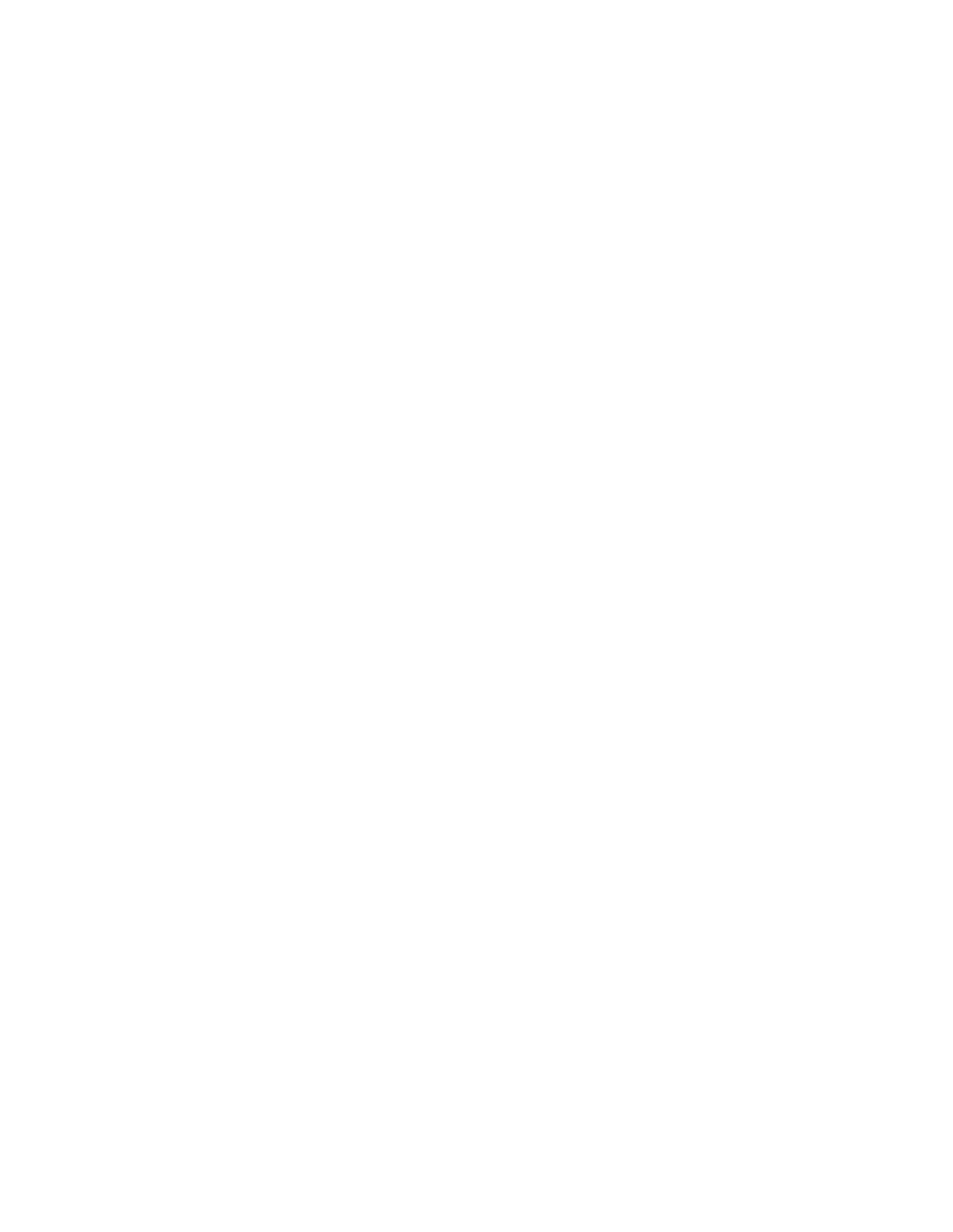

## **PJ Network Manager for Windows**

This is the manual for the PJ Network Manager software.

This software is Windows-compliant, but non-Mac-compliant.

Read this manual thoroughly to operate the PJ Network Manager software.

First, read the user's manual of the projector to understand the basic operation of the projector and the safety instructions.

The safety instructions in the user's manuals should be followed strictly.

## **User Manual**

**SNMP Manager Software**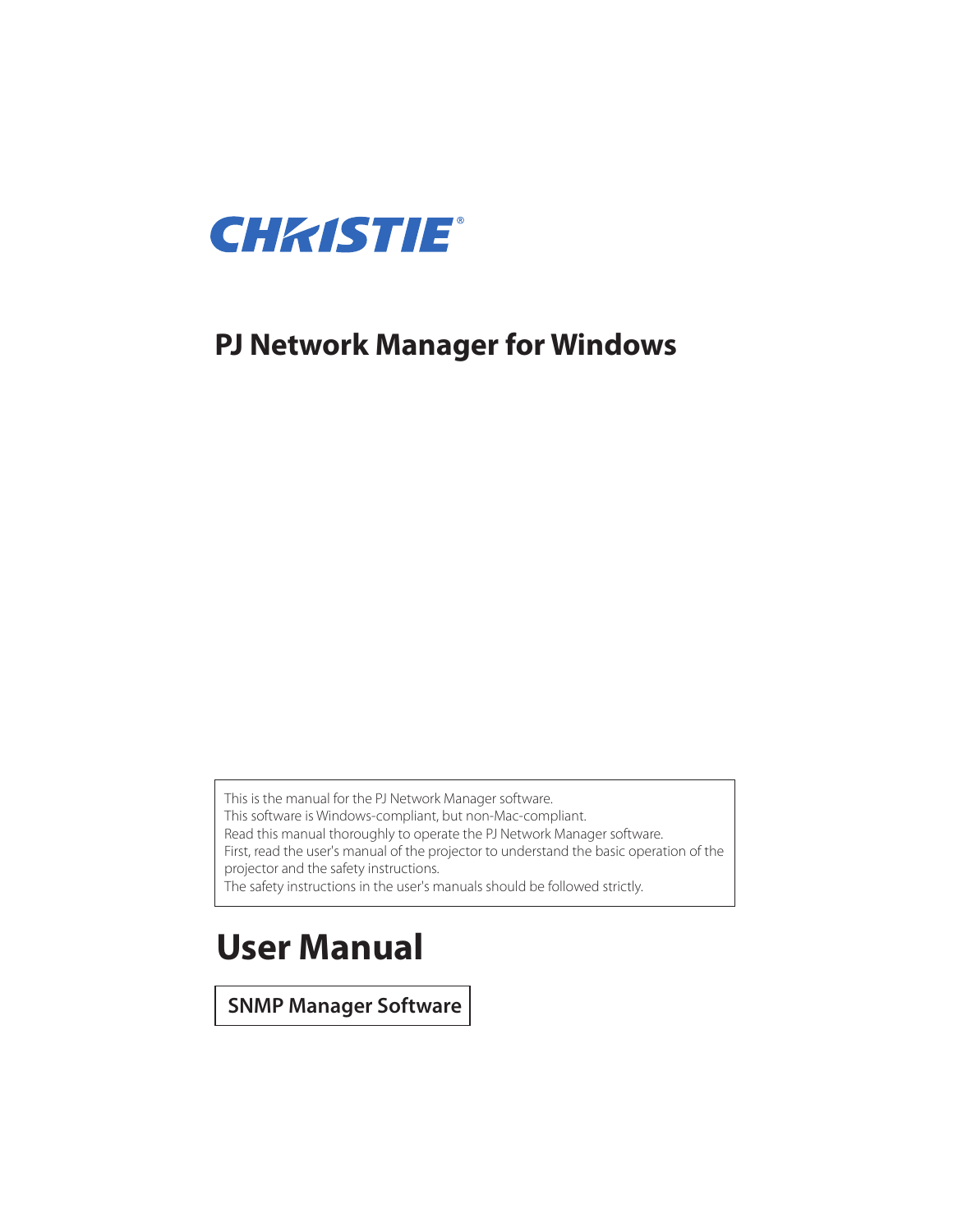| <b>Contents</b><br><u> 1989 - Johann Barn, amerikansk politiker (d. 1989)</u> | <b>CHKIS</b> |
|-------------------------------------------------------------------------------|--------------|
|                                                                               |              |
|                                                                               |              |
|                                                                               |              |
|                                                                               |              |
|                                                                               |              |
|                                                                               |              |
|                                                                               |              |
|                                                                               |              |
|                                                                               |              |
|                                                                               |              |
|                                                                               |              |
|                                                                               |              |
|                                                                               |              |
|                                                                               |              |
|                                                                               |              |
|                                                                               |              |
|                                                                               |              |
|                                                                               |              |
|                                                                               |              |
|                                                                               |              |
|                                                                               |              |
|                                                                               |              |
|                                                                               |              |
|                                                                               |              |
|                                                                               |              |
|                                                                               |              |
|                                                                               |              |
|                                                                               |              |
|                                                                               |              |
|                                                                               |              |
|                                                                               |              |
|                                                                               |              |
|                                                                               |              |
|                                                                               |              |
|                                                                               |              |
|                                                                               |              |
|                                                                               |              |
|                                                                               |              |
|                                                                               |              |
|                                                                               |              |
|                                                                               |              |
|                                                                               |              |
|                                                                               |              |

PJ Network Manager for Windows<br>020-000366-01 Rev.1 (01-2011)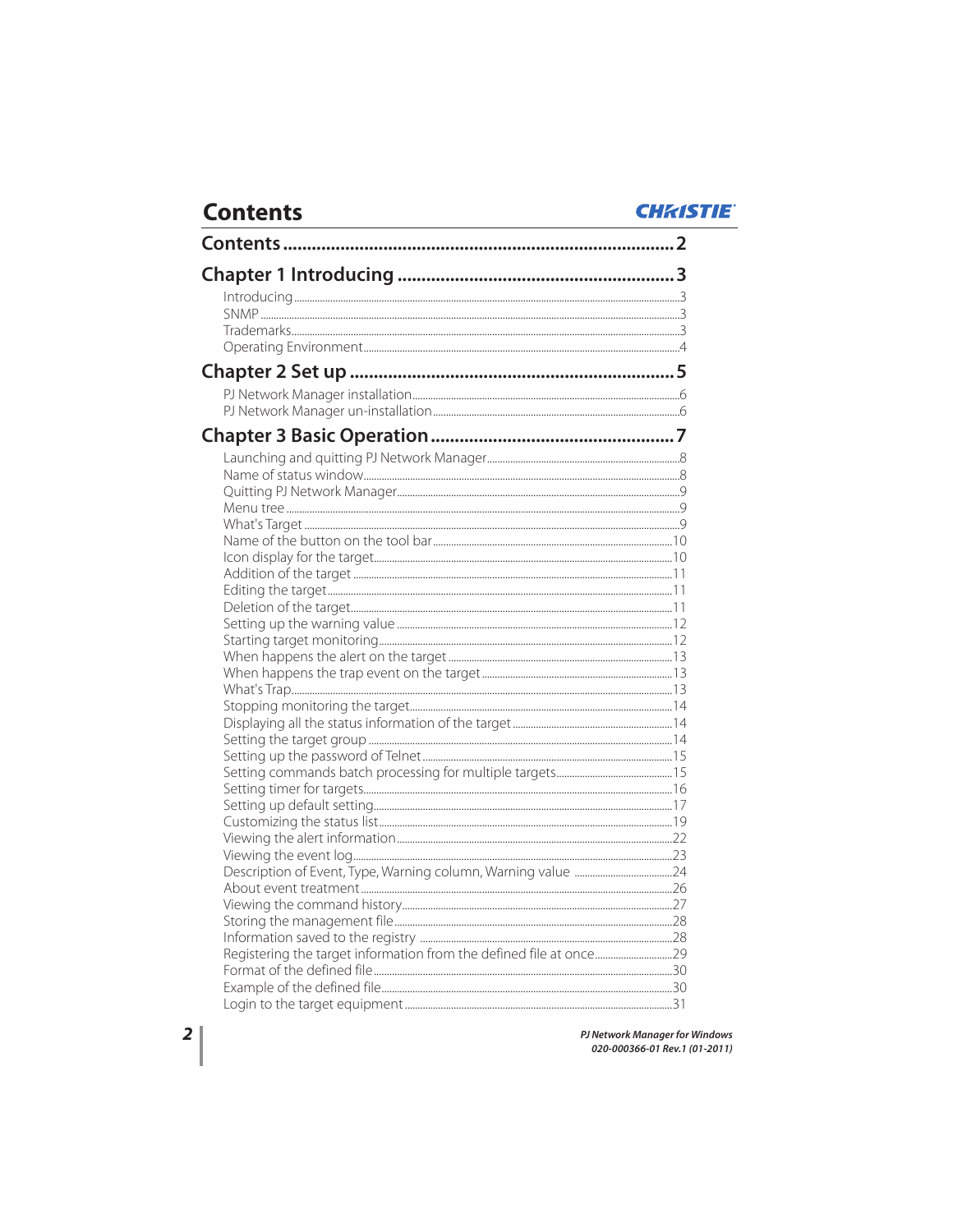

## **Chapter 1 Introducing**

## **Introducing**

This PJ Network Manager is a SNMP manager software for the network equipment which supports the private MIB (Management Information Base).

By installing the PJ Network Manager to the computer, you can monitor the equipment simply such as the projector, the projection monitor and the flat display monitor connected to the network.

\* The PJ Network Manager can handle our products which has a SNMP agent function.

## **SNMP**

SNMP is an abbreviation for Simple Network Management Protocol.

On the TCP/IP network, it is the protocol to monitor and control the equipment connected to the network.

SNMP realizes the management function by reading and changing the management information called MIB with SNMP protocol between the manager (management equipment) and agent (controlled equipment) which are connected with TCP/IP network.



## **Trademarks**

Microsoft, Windows, Windows 2000, Windows XP, Windows Vista, and Windows 7 are registered trademarks of Microsoft Corporation. Macintosh is a registered trademark of Apple, Inc. in the USA and other countries. Other products or brand names in this manual are registered trademarks or trademarks of their respective owners.

\* Unauthorized use of a part or whole of the contents in this manual is prohibited. \* The contents of this manual are subject to change without notice.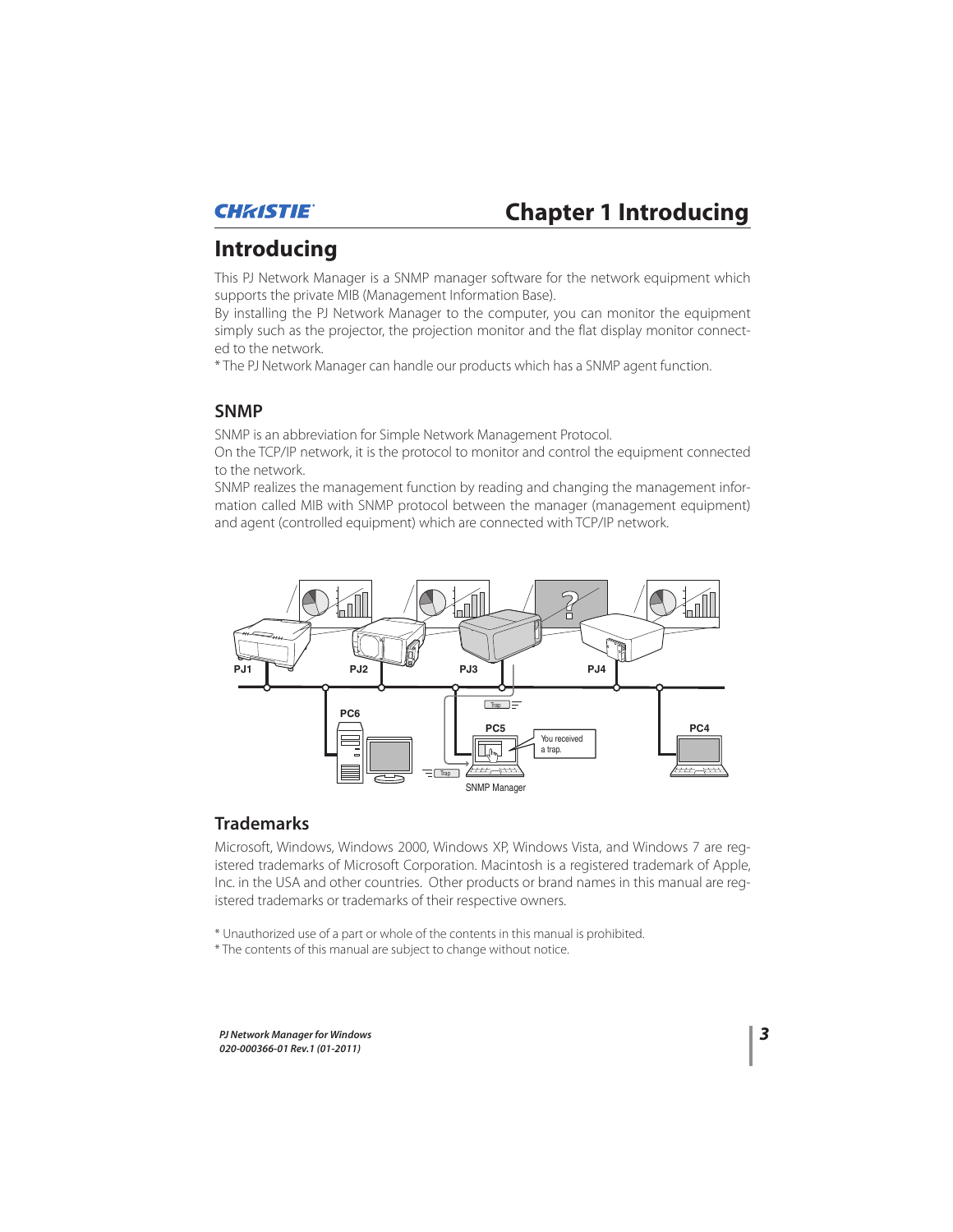Chapter 1 Introducing



## **Operating Environment**

| <b>Item</b>               | Minimum                                                  | Recommended                                                                                                |
|---------------------------|----------------------------------------------------------|------------------------------------------------------------------------------------------------------------|
| <b>CPU</b>                | Pentium III 400MHz or higher                             | Pentium 4 2.0GHz or higher for Windows XP<br>Pentium 4 3.0GHz or higher for Windows Vista<br>and Windows 7 |
| 128MB or higher<br>Memory |                                                          | 256MB or higher for Windows XP<br>1GB or higher for Windows Vista and Windows 7                            |
| <b>HDD</b>                | More than 20MB of free disk space                        |                                                                                                            |
| Screen<br>resolution      | SVGA (16 colors or more)                                 | XGA True color or more                                                                                     |
| I AN                      | 10Mbps or more                                           | 100Mbps or more                                                                                            |
| OS                        | Windows 2000<br>Windows XP<br>Windows Vista<br>Windows 7 | Windows XP Professional<br>Windows Vista (32bit version)<br>Windows 7 (32bit version)                      |

## **Limited condition**

The number of agents monitored is up to 200.

## **Expression/Abbreviation**

The OS of the computer and the Web browser described in this manual is Windows XP Professional and Internet Explorer 6.0. In case of another OS or Web browser, some instruction procedures may differ from the actual operation depending on your computer environment.

## **Use of this manual**

This manual does not provide the description of basic operation and functions for computer, web browser, projector and network. For instructions about each piece of equipment or application software, please refer to the respective manual.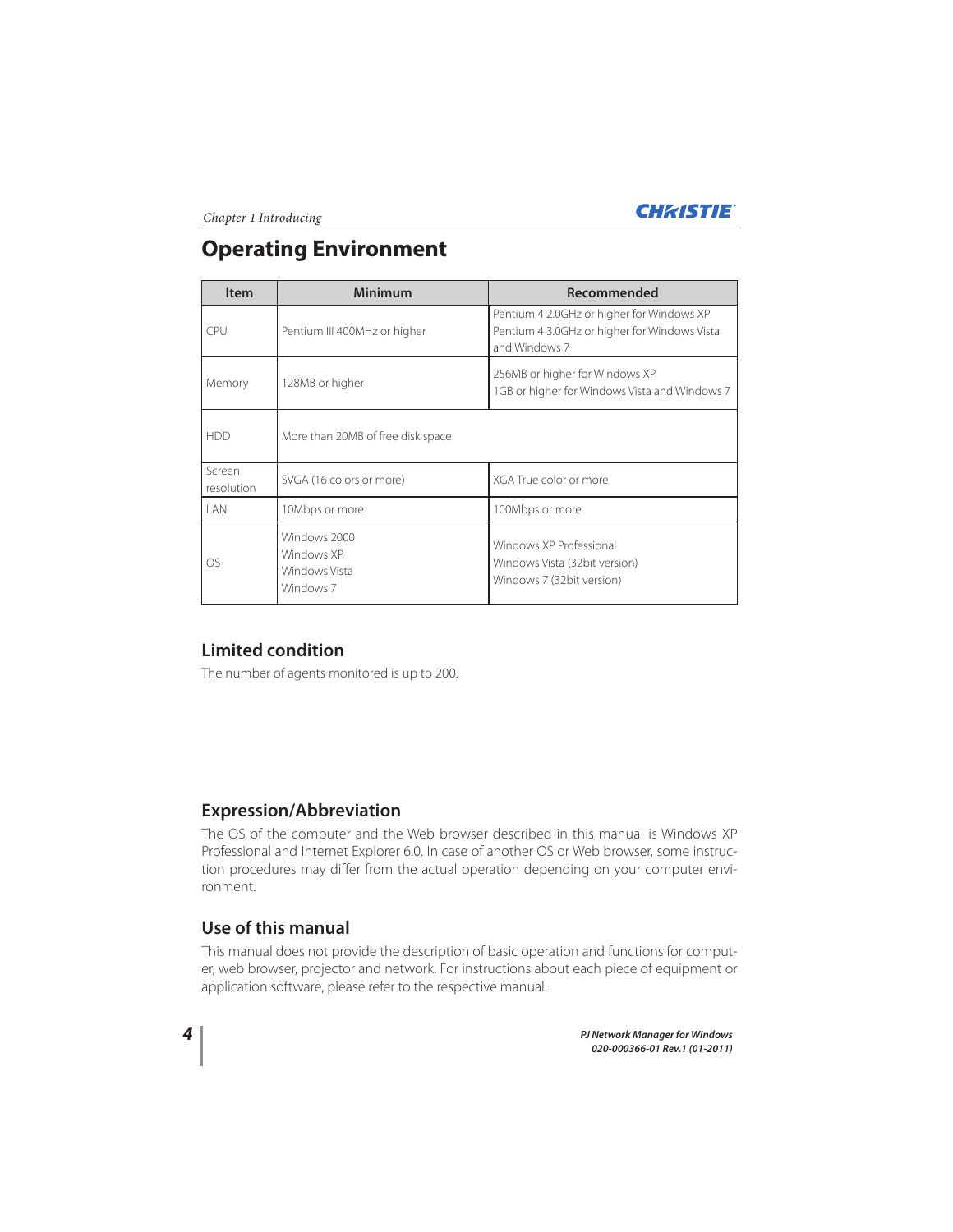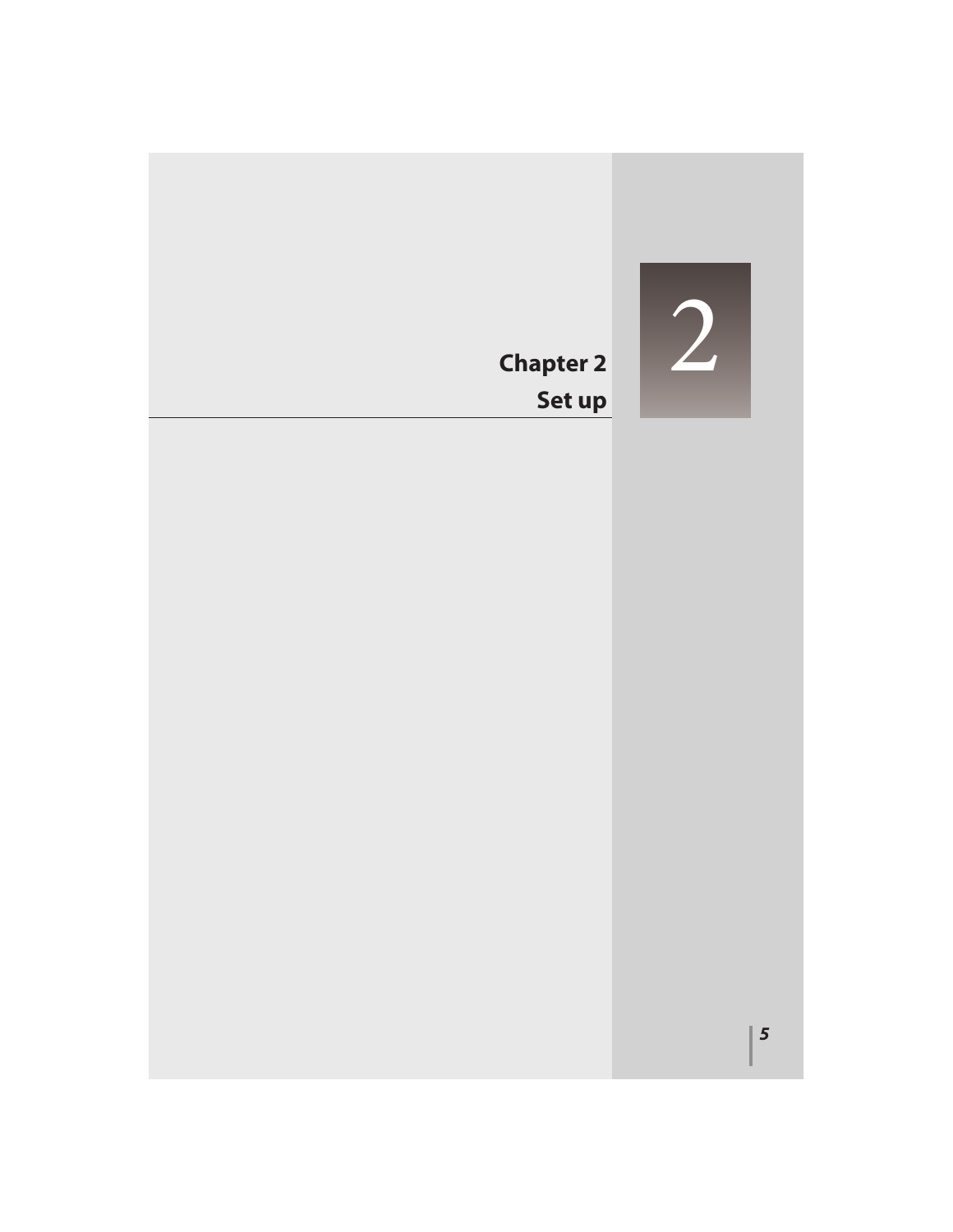## Chapter 2 Set up

## **PJ Network Manager installation**

- 1 Set the supplied CD-ROM into the CD-ROM drive of your computer. Double click SetupTool. exe icon in the "PJ Network Manager" folder in the CD-ROM.
- *2* Select "[English [United States]" from the pulldown menu on the "Choose Setup Language" window and click OK button to start installing and then follow the installation wizards.



As the "Software License Agreement" will appear, read contents carefully and click Yes button if you agree with the license agreement to proceed with installing.





| <b>InstallShield Wizard</b>                                                                                                                                                                                                                                                                                                                                                                                                                                                                                                                                                                                                                                                                                                                                                                                                                                                           | <b>InstallShield Wizard</b> |                                                                                           |
|---------------------------------------------------------------------------------------------------------------------------------------------------------------------------------------------------------------------------------------------------------------------------------------------------------------------------------------------------------------------------------------------------------------------------------------------------------------------------------------------------------------------------------------------------------------------------------------------------------------------------------------------------------------------------------------------------------------------------------------------------------------------------------------------------------------------------------------------------------------------------------------|-----------------------------|-------------------------------------------------------------------------------------------|
| <b>License Agreement</b><br>Flease read the following license agreement carefully.                                                                                                                                                                                                                                                                                                                                                                                                                                                                                                                                                                                                                                                                                                                                                                                                    | ₩                           | InstallShield Wizard Complete<br>Setup has finished installing PJ Network Manager on your |
| Press the PAGE DOWN key to see the rest of the agreement.<br>$\frac{1}{\sqrt{2}}$<br>Before using PJ Network Manager Software CD-ROM, thoroughly read the following<br>software license agreement to fully understand its contents.<br>Use this CD-ROM only when you agree to the terms of this agreement.<br>If you do not agree to the terms, do not use this CD-ROM.<br>Software License Agreement<br>This is a legal agreement between the customer (hereafter referred to as "user") and<br>Sanyo Electric. Co Ltd. (hereafter referred to as "our company"). Both parties accept the<br>following terms on the use of this software product (hereafter referred to as "software").<br>$\checkmark$<br>Do you accept all the terms of the preceding License Agreement? If you choose No. the<br>setup will close. To install PJ Network Manager, you must accept this agreement. |                             | computer.                                                                                 |
| InstallShield<br>No<br>< Back                                                                                                                                                                                                                                                                                                                                                                                                                                                                                                                                                                                                                                                                                                                                                                                                                                                         |                             | Cancel<br>< Back<br>Finisky                                                               |

## **Note:**

**To install the software into the computer with Windows 2000, Windows XP, Windows Vista, or Windows 7 you should logon as administrator. Before installation, make sure that the other applications are closed, otherwise proper installation cannot be made.**

## **PJ Network Manager un-installation**

To remove the PJ Network Manager software from your computer, perform it with "Add & Remove Programs" on the control panel. (In case of Windows Vista or Windows 7, use "Programs and Features" from the control panel.)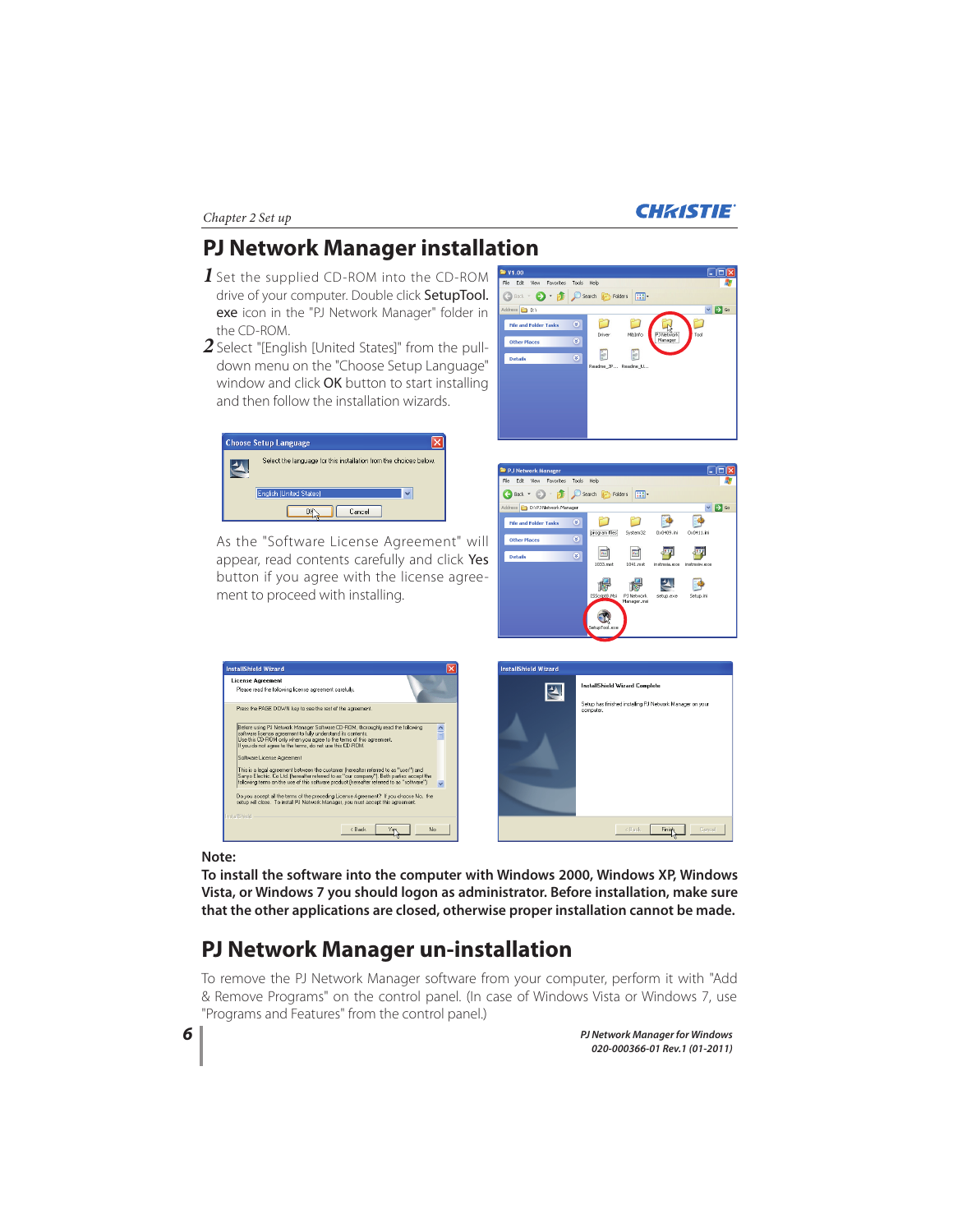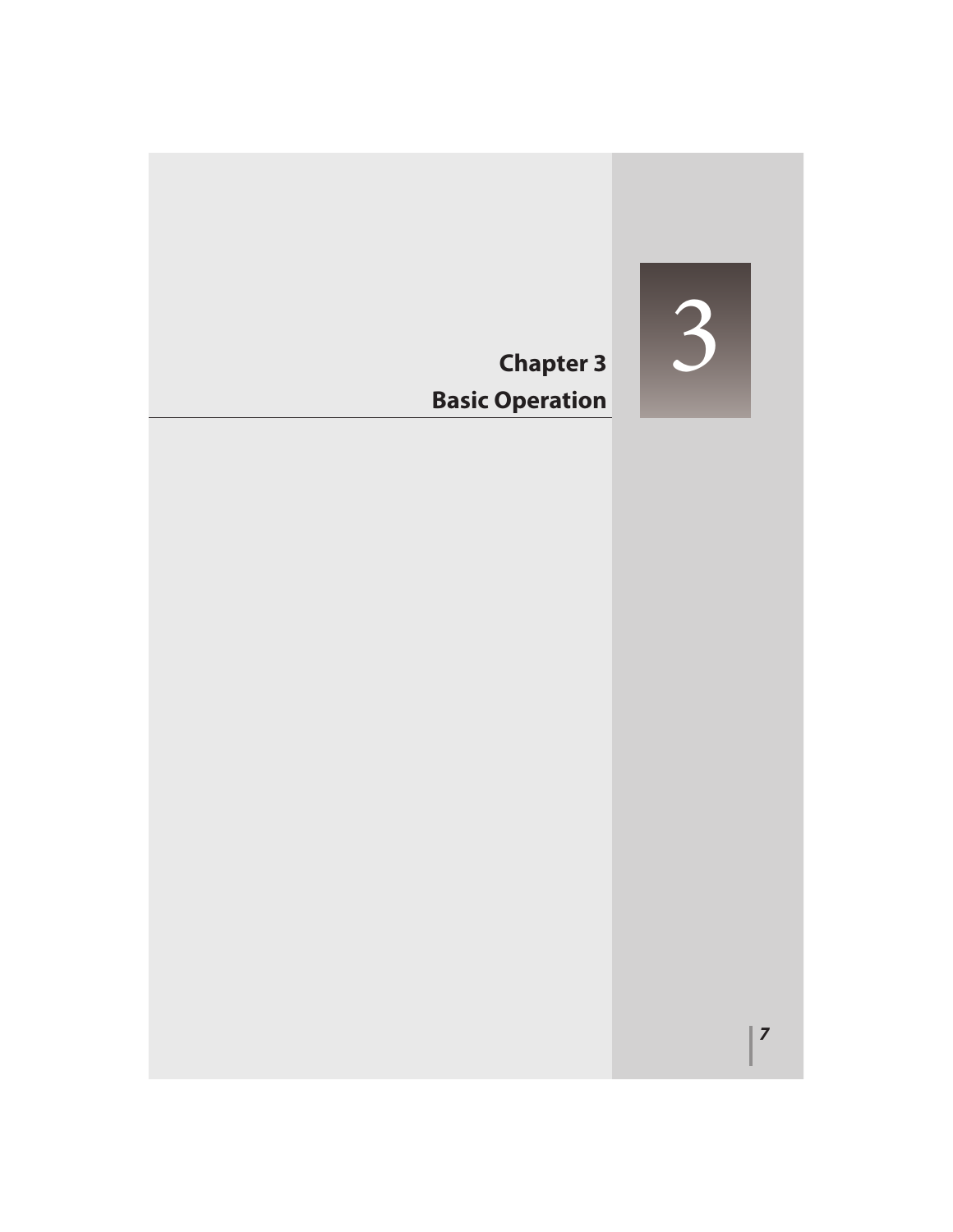## **CHRISTIE**

## **Launching and quitting PJ Network Manager**

To launch PJ Network Manager, take one of the following.

- Select "PJ Network Manager" from the menu "Start" - "All programs".

- Double click a management file\*<sup>1</sup>. .

## **Name of status window**



\* With double clicking the target name, the web browser is launching and displays login window of the target.(<sup>138</sup> p.31)

| Items | <b>Description</b>                                                                  |
|-------|-------------------------------------------------------------------------------------|
|       |                                                                                     |
|       |                                                                                     |
|       |                                                                                     |
|       |                                                                                     |
|       | with cursor.                                                                        |
|       |                                                                                     |
|       | When some errors are detected, the target name, icon and error items are indicated  |
|       | with red.                                                                           |
|       |                                                                                     |
|       | Polling times indication  Indicates the times of polling during the monitoring.     |
|       | Event indication Indicates the event (ALERT, TRAP, SYSERR) when the event happened. |

\*1 The file in which the Monitor target information and event log information are stored. Refer to item "Storing the management file" ( $\exp 28$ ) for further details.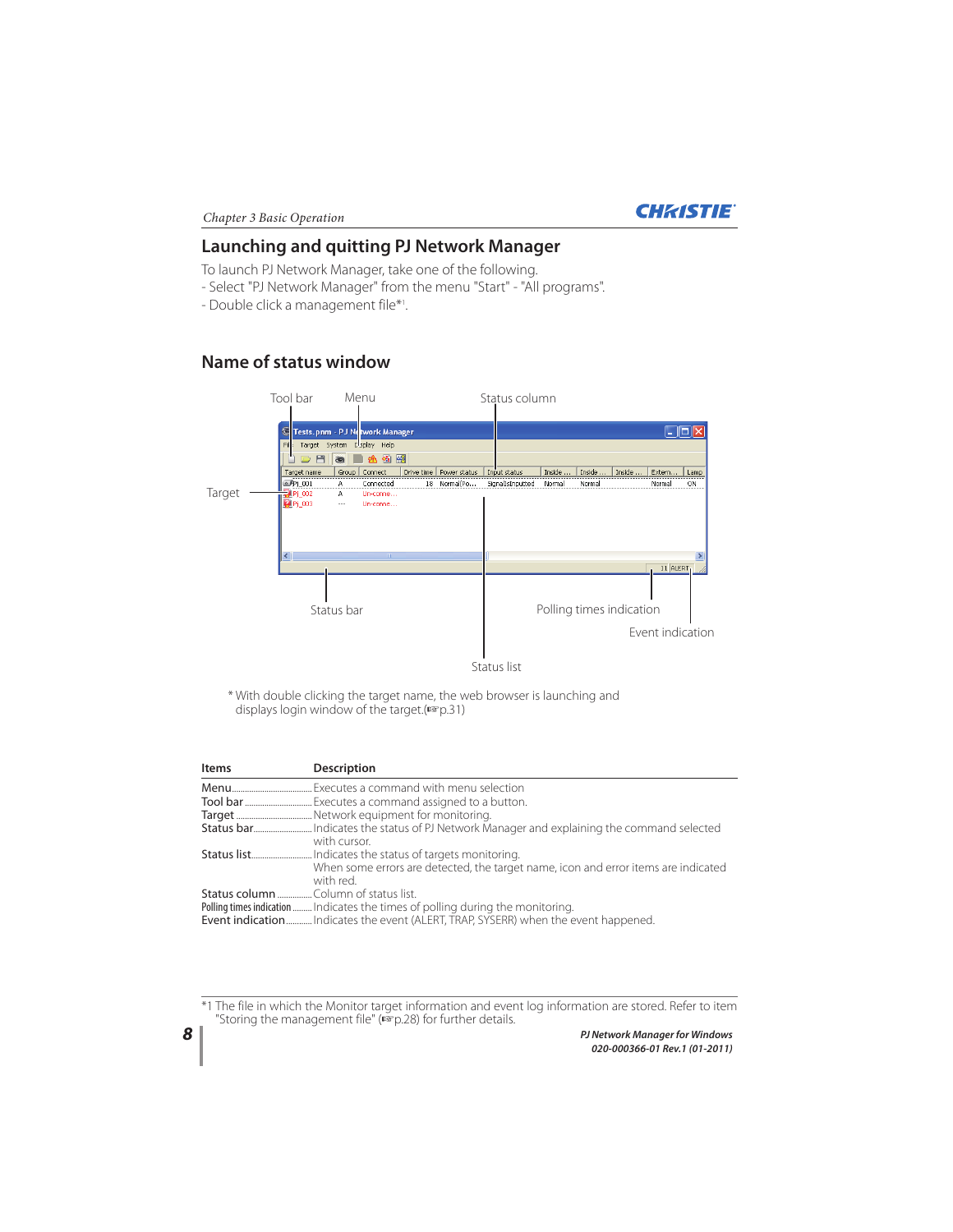## **[Note]**

**\* The PJ Network Manager cannot open multiple status windows at the same time.**

## **Quitting PJ Network Manager**

To quit the PJ Network Manager, click the close box on top right of the status window, or select "Exit" from the "File" menu

## **Menu tree**

| Menu                            | Sub menu                    | Operation                                                                      |
|---------------------------------|-----------------------------|--------------------------------------------------------------------------------|
| File                            | - New                       | Creates a new management file.                                                 |
|                                 | - Open                      | Opens an existing management file.                                             |
|                                 | Save                        | Saves the active management file.                                              |
|                                 | Save As                     | Saves the active management file with a new file name.                         |
|                                 | Exit                        | Quits the application.                                                         |
|                                 |                             | Starts or stops target monitoring.                                             |
|                                 | - Target addition           | Adds a new target. Target information window will appear.                      |
|                                 | - Target editing            | Edits selected target information.                                             |
|                                 | - Target deletion           | Deletes the selected target.                                                   |
|                                 | - Group setting             | Groups the selected targets.                                                   |
|                                 |                             | - Warning value setting Sets up the warning value of the selected target.      |
|                                 | - Telnet setting            | Sets up the password of telnet.                                                |
|                                 | - Commands batch processing | Sets commands batch processing for multiple selected targets.                  |
|                                 | - Timer setting             | Sets up the timer for the selected target.                                     |
| System -                        | - Target batch registration | Imports target information defined with the external file.                     |
|                                 | - System default setting    | Sets up the default setting (monitoring information, e-mail informa-<br>tion). |
|                                 | Column selection            | Selects display items on the status list.                                      |
|                                 | - Font setting              | Sets up display font type and size on the status list.                         |
| Display $\overline{\mathbf{u}}$ | — Update                    | Updates the information on the status list display.                            |
|                                 | — Target display            | Displays selected target information.                                          |
|                                 | — Alert display             | Displays all of alert information on the status list.                          |
|                                 | - Event log display         | Displays all the event logs.                                                   |
|                                 |                             | - Command history display Displays all of command history.                     |
|                                 | - Tool bar                  | Switches tool bar on or off.                                                   |
|                                 |                             | Displays version of software.                                                  |

## **What's Target**

Target indicates the network equipment which provides an SNMP agent function .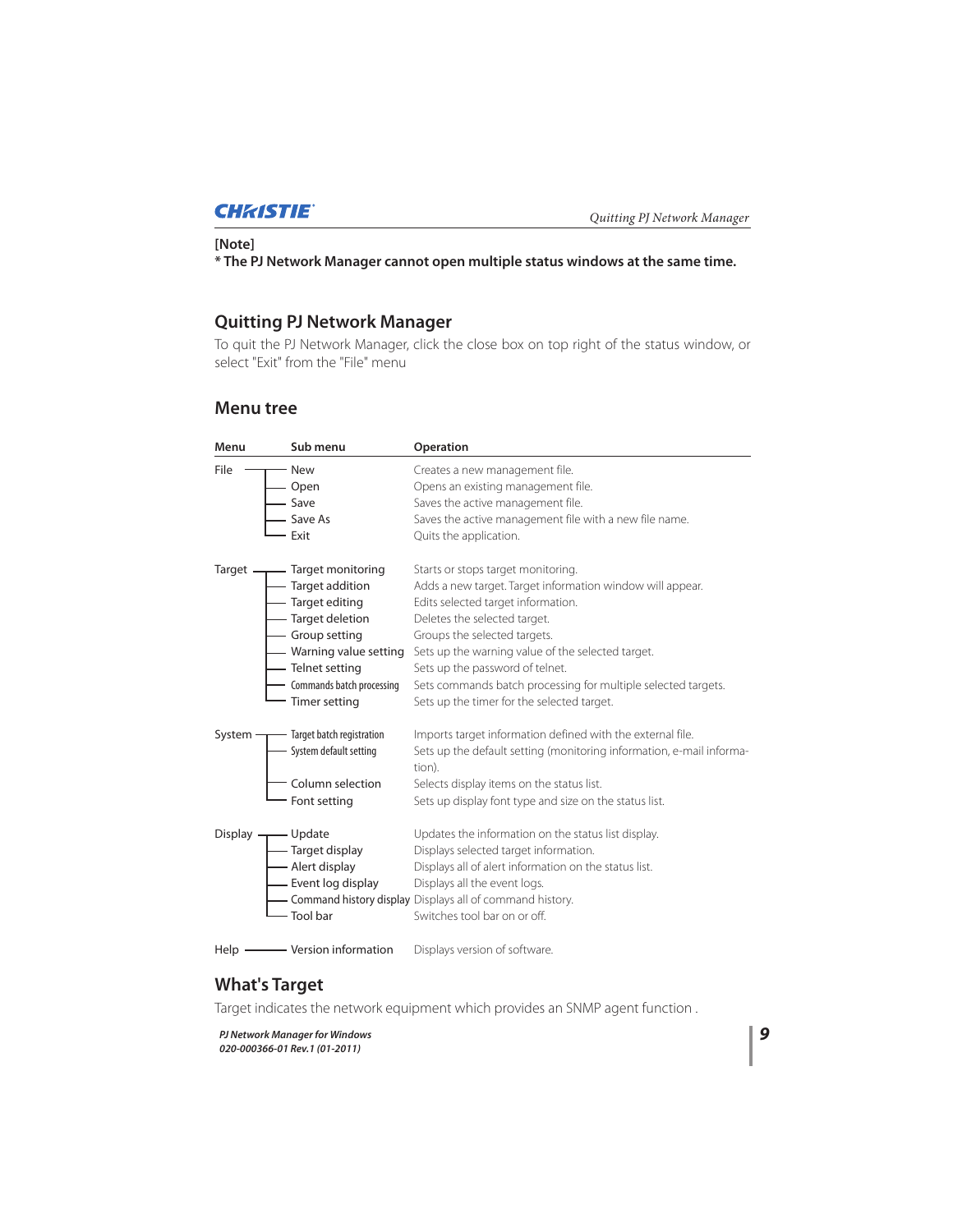

## **Name of the button on the tool bar**

The following commands are assigned to the buttons on the tool bar.



Save ................................................. Saves the active management file.

Target monitoring................. Starts or stops target monitoring.

Target display ........................... Displays selected target information.

Alert display............................... Displays all of alert information on the status list.

Event log display.................... Displays all the event logs.

Command history display .. Displays all of the command history.

To switch the tool bar display on or off, select "Tool bar" from "Display" menu.

## **Icon display for the target**

Displays icon according to the target condition.

| Icon                                       |  | <b>Condition</b>                                                                                           |
|--------------------------------------------|--|------------------------------------------------------------------------------------------------------------|
| Projector type<br>Flat display type        |  |                                                                                                            |
| toj 05<br>∥Proj_05                         |  | Normal                                                                                                     |
| $\blacksquare$ Proj_01<br><b>R</b> Proj_05 |  | Abnormal condition (One of the abnormalities, Alert, Trap or System)<br>error is happening on the target.) |
| $P_{\text{roj}}$ 100<br><b>D</b> Proj_01   |  | Connection error (Target has been disconnected from the network)                                           |
| Proj_100                                   |  | Acquisition error (Target has been disconnected from the network, or<br>does not provide SNMP function.)   |
| Proj_100                                   |  | Unknown (Target monitoring is not operating)                                                               |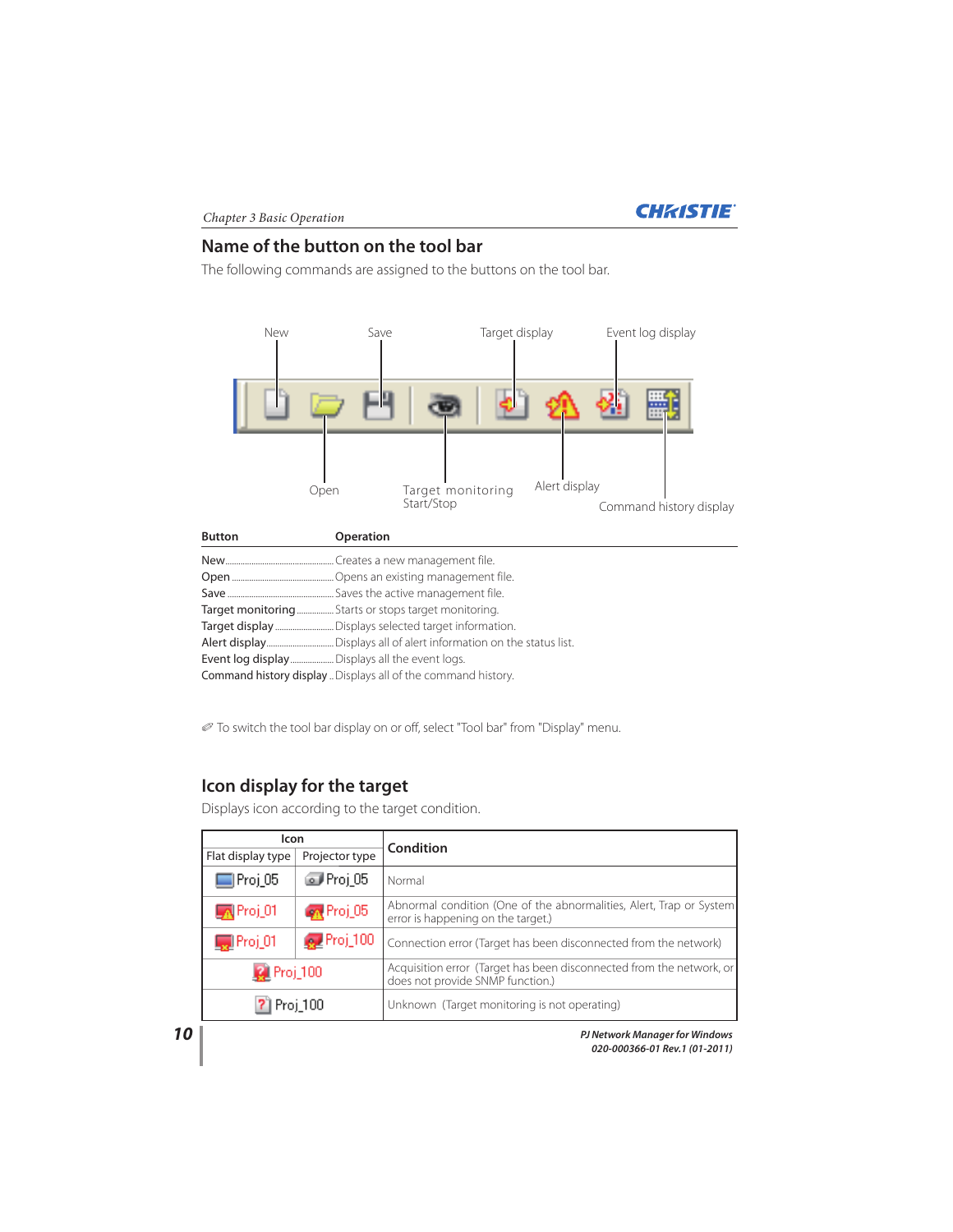## Addition of the target

## **Addition of the target**

*1* Select Target Addition from Target menu. The target information registering window appears.

| <b>Items</b> | <b>Description</b>                                                                                                                     |
|--------------|----------------------------------------------------------------------------------------------------------------------------------------|
|              | Enter a management name of the target<br>equipment.                                                                                    |
|              | IP address  Enter IP address of the target equipment.<br>Community Enter a community name in the network.<br>Default name is "public". |
|              | System information Displays information set on the network<br>equipment                                                                |



- *2* Enter target setup information and click Update button. The information set on the target equipment are displayed on the system information items.
	- When the target equipment is not operating, or it is not the monitoring equipment, the error dialog "Cannot obtain information" will appear.
- *3* Click OK to close the window. Repeat the above steps to register for other equipment which is to be managed.

## **Editing the target**

- *1* Select a target name to edit on the status list with right click.
- $\boldsymbol{2}$  Select **Target editing** on the popup menu. The target information window will appear and edit the contents, then click OK button.
- The system information cannot be edited.
- Target editing can be executed by selecting Target editing from Target menu.

## **Deletion of the target**

- *1* Select a target name to delete on the status list with right click.
- *2* Select Target deletion on the popup menu. The confirmation dialog will appear and click Yes button to execute deleting.
- Target deletion can be executed by selecting Target deletion from Target menu.

Up to 200 targets can be registered.

Up to 255 characters can be used for target name and community.

*PJ Network Manager for Windows 11*

It cannot perform the target addition, editing and deletion during the target monitoring.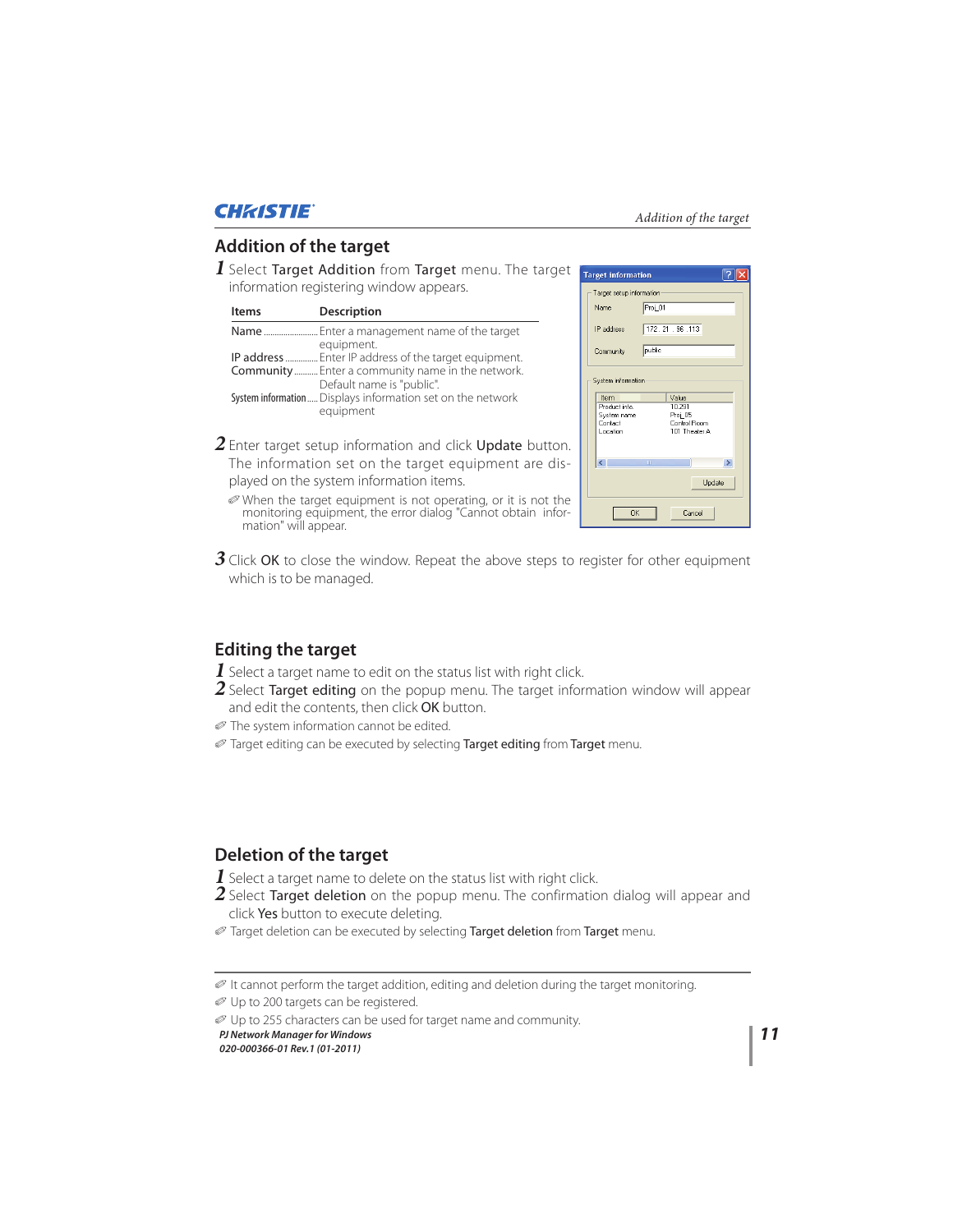## **Setting up the warning value**

PJ Network Manager provides a function to display the alert when the use time of the setting item reaches a specified setting time. The available setting items (use time) are depending on the target equipment.

- *1* Select a target on the status list with right click. When setting multiple targets together, select
	- targets with pressing "Shift" or "Control" key.
- *2* Select Warning value setting on the popup menu. The setting window will appear as the right figure.
- *3* Check Warning time check box. The setting items are activated. Select a setting item and click Edit button. Another setting window appears.
- *4* Enter the threshold value of selected item and then click OK button. The setting window will disappear.
- *5* Set up warning value for remaining items if available and then click OK button. The setting window will disappear.

To disable the warning value, clear Warning time check box.

 When selecting multiple targets, the value set to the lowest target on the status list is displayed as the current setting time. Up to 99,999 hours can be set for the use time. The warning value is stored in the management file.

## **Starting target monitoring**

**1** Click  $\bullet$  button on the tool bar to start monitoring the target.

2 PJ Network Manager starts polling the target in a sequential from the top of the status list and displays the results on the status list.



| <b>PJ Network Manager for Windows</b> |  |
|---------------------------------------|--|

## **Warning value setting**  $\sqrt{2}$ Varning time Them<br>Lamp use time<br>Filter use time<br>Option Box filter use time Value  $\frac{0}{0}$  $E$ dit

(Example of the set up window)

 $\overline{OK}$ 



Cancel

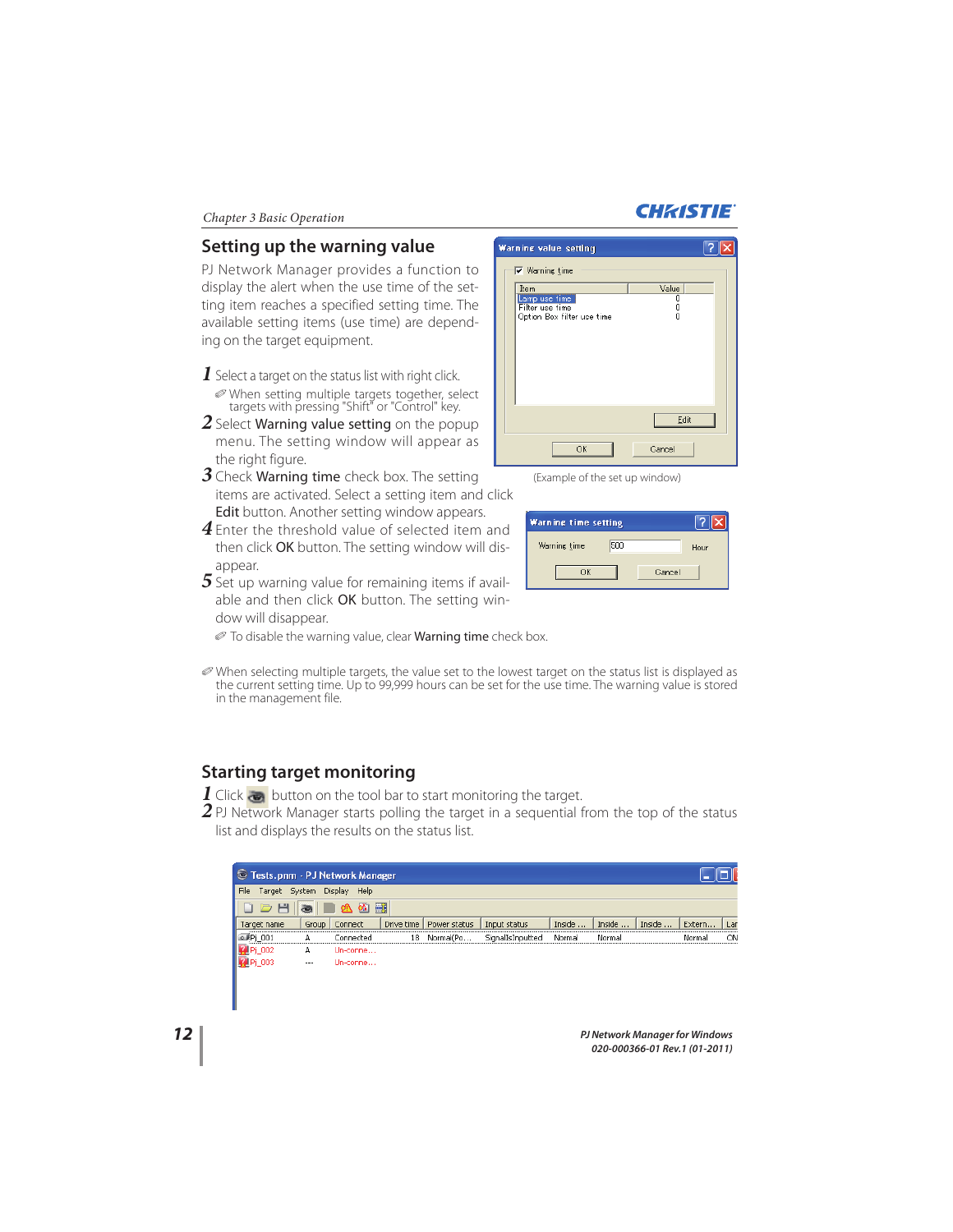## **When happens the alert on the target**

If the abnormality or connection error happens on the target, PJ Network Manager indicates target name, icon and status column item with red color to let you know the abnormality.

- When PJ Network Manager cannot acquire the MIB information of the target equipment, it indicates as Connection Error.
- The interval of target monitoring is according to the setting of Monitoring interval on System default setting from System menu. (Fig. 17)
- For the way to give notice of the alert information, refer to Event reception process on System default setting from System menu. (Fig. 17)



## **When happens the trap event on the target**

During the target monitoring, if the predefined event (trap) happens on the target equipment, the target sends the trap information to PJ Network Manager. This trap information is displayed on the status list.

The trap information is set up in the SNMP setting items of the target equipment. Projector has items such as "When PJ lamp is off", "When the life span of lamp is reached", "When internal PJ power circuit is failed" etc. For further trap information, refer to "SNMP setting" in the separated network owner's manual.

 For the way to give notice of the trap information, refer to Event reception process on System default setting from System menu. (Fig. 17)

## **What's Trap**

Trap is the event predefined by the SNMP agent. If the predefined event ( "When PJ lamp is off", "When internal PJ power circuit is failed" etc. ) happens, target sends trap information to the SNMP manager.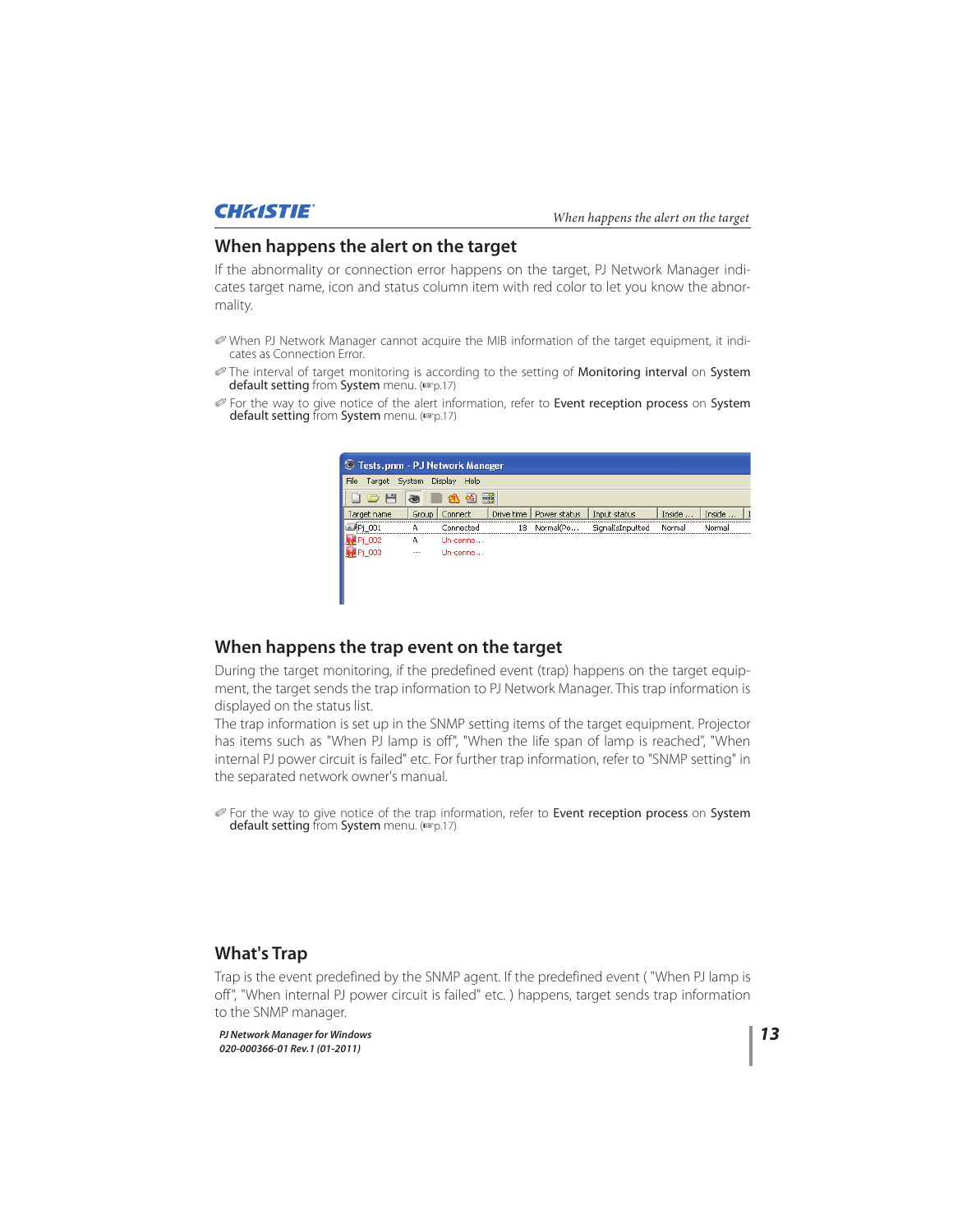

## **Stopping monitoring the target**

To stop monitoring the target, click  $\bullet$  button again on the tool bar.

## **Displaying all the status information of the target**

Select a target and click  $\blacklozenge$  button on the tool bar. The following status window appears and displays all the available status information of the target.

| <b>Target</b>      |                     |       |
|--------------------|---------------------|-------|
| Item               | Value               |       |
| Target name        | Proj 01             |       |
| IP address         | 172.21.96.113       |       |
| Community          | public              |       |
| Information date   | 2004/10/28 10:46:27 |       |
| Product info.      | 10.291              |       |
| System name        | Proi 05             |       |
| Contact            | Control Room        |       |
| Location           | 101 Theater A       |       |
| Connect            | Connected           |       |
| Drive time         | 214                 |       |
| Power status       | Normal(PowerOn)     |       |
| Input signal       | Input 5             |       |
| Input select       | <b>NETWORK</b>      |       |
| Input status       | SignalIsInterrupted |       |
| Network status     | OffI ine            |       |
| Volume             |                     |       |
| Treble             |                     |       |
| Bass               |                     |       |
| Mute               |                     |       |
| Power management   | OFF                 |       |
| Monitor out        | ON                  |       |
| Shutter            | OFF                 |       |
| Shutter management | ShutDown            |       |
| ℯ                  | <b>IIII</b>         | ×     |
|                    |                     | Close |

- The target name and item which have an abnormality or connection error happening are indicated with red.
- When PJ Network Manager cannot acquire the value of column information, "---" is displayed.

The above procedure can perform by selecting Target display from Display menu.

## **Setting the target group**

The target group can be set up by the procedure below. When you set a command in the same group, you set it.

- 1 Select targets which you want to set from the status list. Select Group setting from Target menu, the dialog box will appear as the below figure.
- 
- *2* Select a group, and then click OK button.

| <b>Group setting</b> |        |
|----------------------|--------|
| Group                |        |
| 0K                   | Cancel |

"---" will not set the group.

 The projectors setting different network passwords cannot be set to the same group. It is necessary for the projectors in the same group to set to the same password.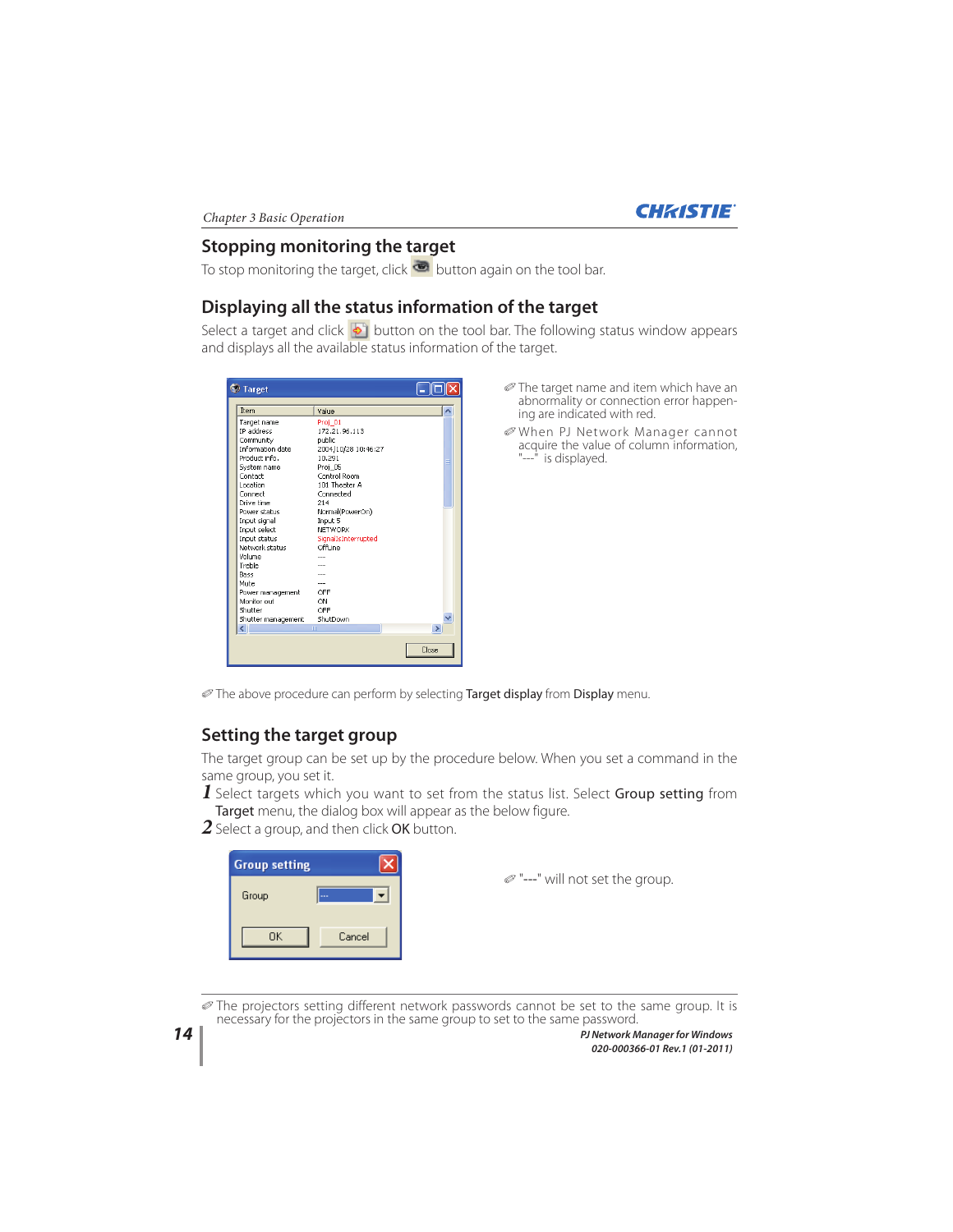## **Setting up the password of Telnet**

The password of telnet can be set up by the procedure below. It is necessary to make a password, same as the network password.

- *1* Select a target which you want to set up the password of telnet from the status list. You can select multiple targets.
- 2 Select Telnet setting from Target menu, Telnet setting dialog box will appear as the below figure. Set a password and click OK button. When multiple targets are selected, all the selected targets are set as the same password.

| <b>Telnet setting</b> |        |                                         |
|-----------------------|--------|-----------------------------------------|
| PIN Code              |        | <i>©</i> The initial setting is "0000". |
| 0K                    | Cancel |                                         |

## **Setting commands batch processing for multiple targets**

The commands batch processing for multiple targets can be set up by the procedure below.

- *1* Select a target belonging to the batch processing group which you want to set, and select Commands batch processing from Target menu. Commands batch processing dialog box will appear as the below figure.
- 2 Select a command which you want to set, click Edit button. Parameter editing dialog box will appear. Select a parameter, and then click OK button. The check box of Commands batch processing dialog box will be checked.
- **3** Click OK button. The commands are carried out to all the targets of the same group.

|                                    | <b>Commands batch processing</b> | 2                     |                          |                                  |
|------------------------------------|----------------------------------|-----------------------|--------------------------|----------------------------------|
| <b>Commands</b>                    |                                  |                       |                          |                                  |
|                                    | Command name                     | Parameter             |                          |                                  |
|                                    | Power control                    | 0N                    |                          |                                  |
|                                    | Input1(Computer1)                | RGB(PC analog,Analog) |                          |                                  |
|                                    | Input2(Computer2)                | RGB(PC analog,Analog) |                          |                                  |
|                                    | Input3(Video)                    | Auto.                 | <b>Parameter editing</b> |                                  |
|                                    | Input4(S-video)                  | S-video               |                          |                                  |
|                                    | Input5(Network)                  | Network               |                          |                                  |
| □ Screen                           |                                  | Nomal                 | Command name             | Power control                    |
|                                    | Background(Blue back)            | Blue                  |                          |                                  |
| Display                            |                                  | 0N                    | Parameter                | llon<br>$\overline{\phantom{a}}$ |
|                                    | Shutter(No show)                 | ON(Shutter on)        |                          |                                  |
|                                    | Lamp control                     | Auto[Auto1]           |                          |                                  |
|                                    | Fan speed control(Fan control)   | Normal                | 0K                       | Cancel                           |
|                                    |                                  |                       |                          |                                  |
|                                    |                                  |                       |                          |                                  |
|                                    |                                  |                       |                          |                                  |
| $\left\langle \cdot \right\rangle$ | TILL.                            | $\rightarrow$         |                          |                                  |
|                                    |                                  |                       |                          |                                  |
|                                    |                                  | Edit                  |                          |                                  |
|                                    | <b>OK</b>                        | Cancel                |                          |                                  |

*PJ Network Manager for Windows 15* The commands also work for the target which is not set to a group.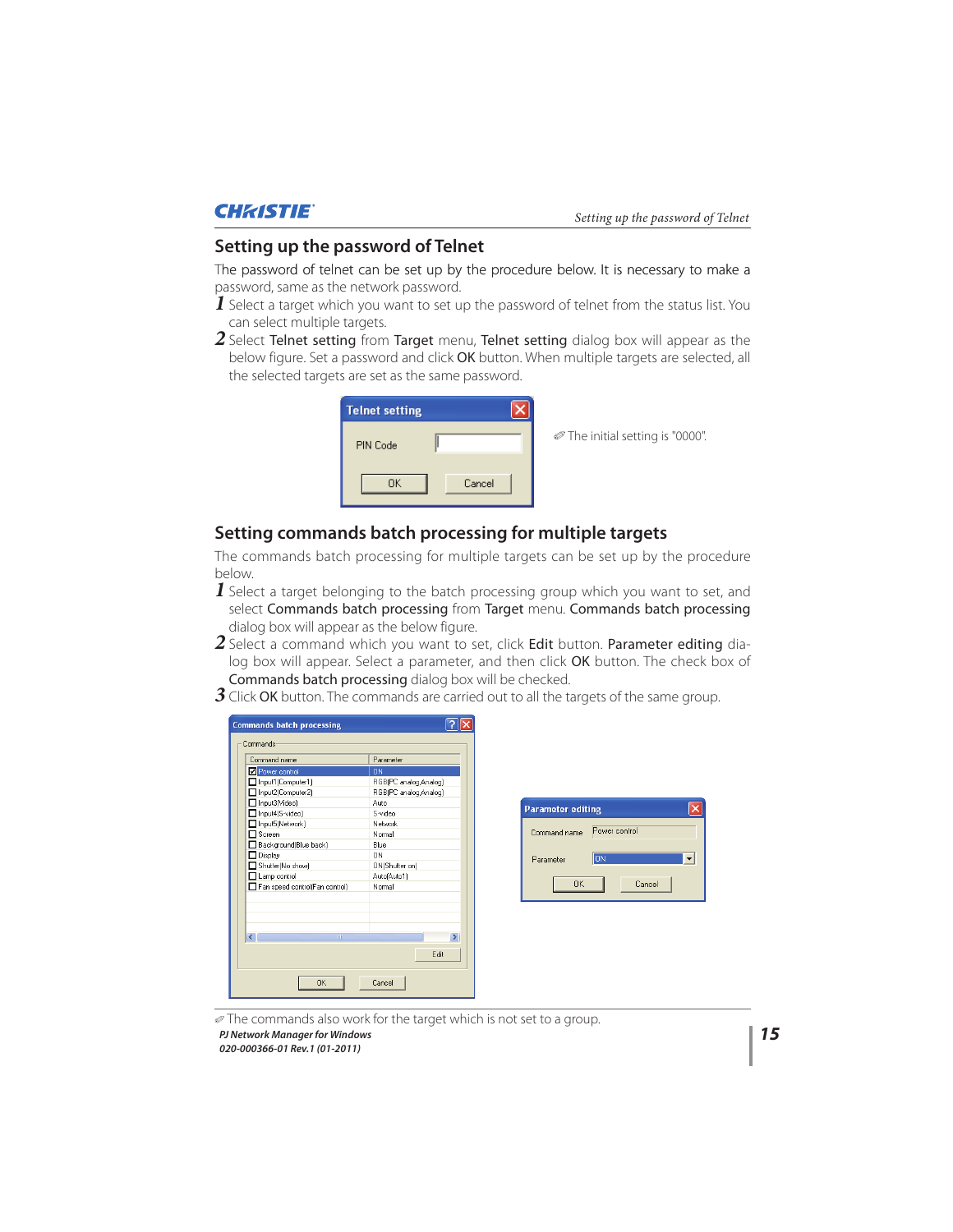

| <b>Items</b> | <b>Commands batch processing: Available Command</b><br><b>Description</b> |
|--------------|---------------------------------------------------------------------------|
|              |                                                                           |
|              |                                                                           |
|              |                                                                           |
|              | detected.                                                                 |
|              |                                                                           |
|              | Shutter(No show) Sets up the Shutter (No show). Sets black out the image. |
|              |                                                                           |
|              |                                                                           |

## **Setting timer for targets**

The timer information for targets can be set up by the procedure below.

- *1* Choose a target which you want to set the timer.
- 2 Select Timer setting from Target menu. Timer selection dialog box will appear as the below figure. Check in a check box of an event to carry out.
- $3$  When you want to add events, click Add button. Input timer informations in Timer setting dialog box, and click OK button.
- 4 Click OK button of Timer selection dialog box, timers are set to the selected target. When selecting multiple targets, timers are set to all the selected targets.

| <b>Timer selection</b> |                |        |  |  |  |  |  |
|------------------------|----------------|--------|--|--|--|--|--|
| Timer                  |                |        |  |  |  |  |  |
| Execution d            | Execution time | Action |  |  |  |  |  |
| $\square$ MON-FRI      | 10:00:00       | ON     |  |  |  |  |  |
|                        |                |        |  |  |  |  |  |
|                        |                |        |  |  |  |  |  |
|                        |                |        |  |  |  |  |  |
|                        |                |        |  |  |  |  |  |
|                        |                |        |  |  |  |  |  |
|                        |                |        |  |  |  |  |  |
|                        |                |        |  |  |  |  |  |
|                        |                |        |  |  |  |  |  |
|                        | $\mathbf{m}$   |        |  |  |  |  |  |
|                        |                |        |  |  |  |  |  |
| Add                    | Edit           | Delete |  |  |  |  |  |
|                        |                |        |  |  |  |  |  |
| <b>OK</b><br>Cancel    |                |        |  |  |  |  |  |
|                        |                |        |  |  |  |  |  |



## **Timer**

| <b>Items</b> | Description |
|--------------|-------------|
|              |             |
|              |             |
| Action       |             |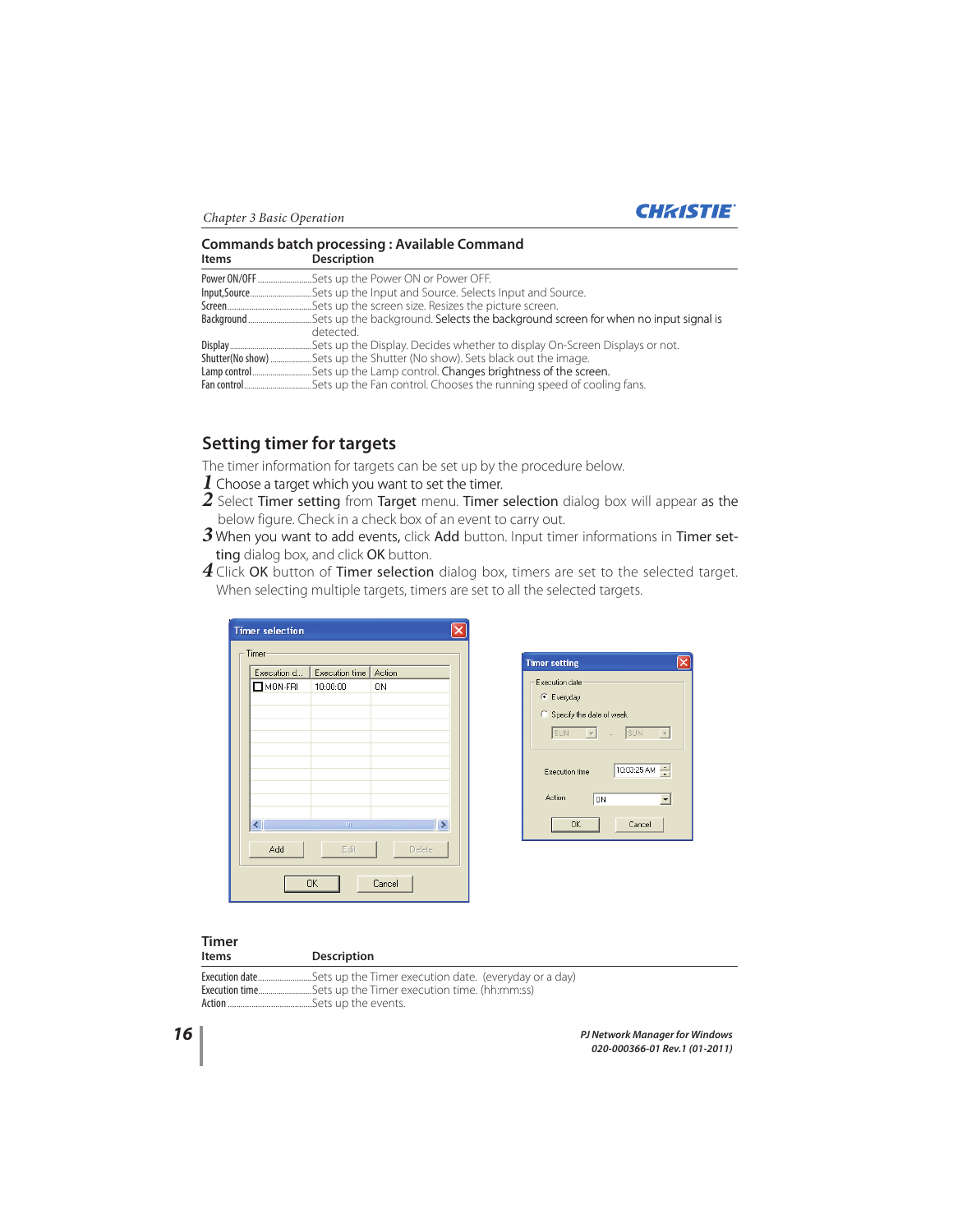## **Setting up default setting**

The monitoring information and e-mail information can be set up by the procedure below. *1* Select System default setting from System menu. The setting window will appear.

*2* Switch by clicking Monitoring information or E-mail information tab for each setting.

## *Monitoring information*

| <b>System default setting</b>                 |            |        |        |
|-----------------------------------------------|------------|--------|--------|
| Monitoring information   E-mail information   |            |        |        |
| l1<br>Monitoring interval<br>Temperature unit | Fahrenheit | Minute |        |
| Event reception process                       |            |        |        |
| Ⅳ Sound warning alarm                         |            |        |        |
| Send e-mail                                   |            |        |        |
| Display warning dialogue                      |            |        |        |
|                                               |            |        |        |
|                                               |            |        |        |
|                                               |            |        |        |
|                                               |            |        |        |
|                                               | <b>OK</b>  |        | Cancel |

### **Monitoring information Items Description**

| nems | <b>Description</b>                                                                                       |
|------|----------------------------------------------------------------------------------------------------------|
|      | Monitoring interval Sets up the interval of the polling in minute unit. (1 to 99 minutes can be set)     |
|      |                                                                                                          |
|      | Event reception processSets up the treatment when the event (ALERT, TRAP, SYSERR) happens on the target. |
|      | For further information, refer to the item "About event treatment" ( $\mathbb{F}$ p.26).                 |
|      | $\Box$ Sound warning alarm                                                                               |
|      | $\Box$ Send e-mail                                                                                       |

Display warning dialog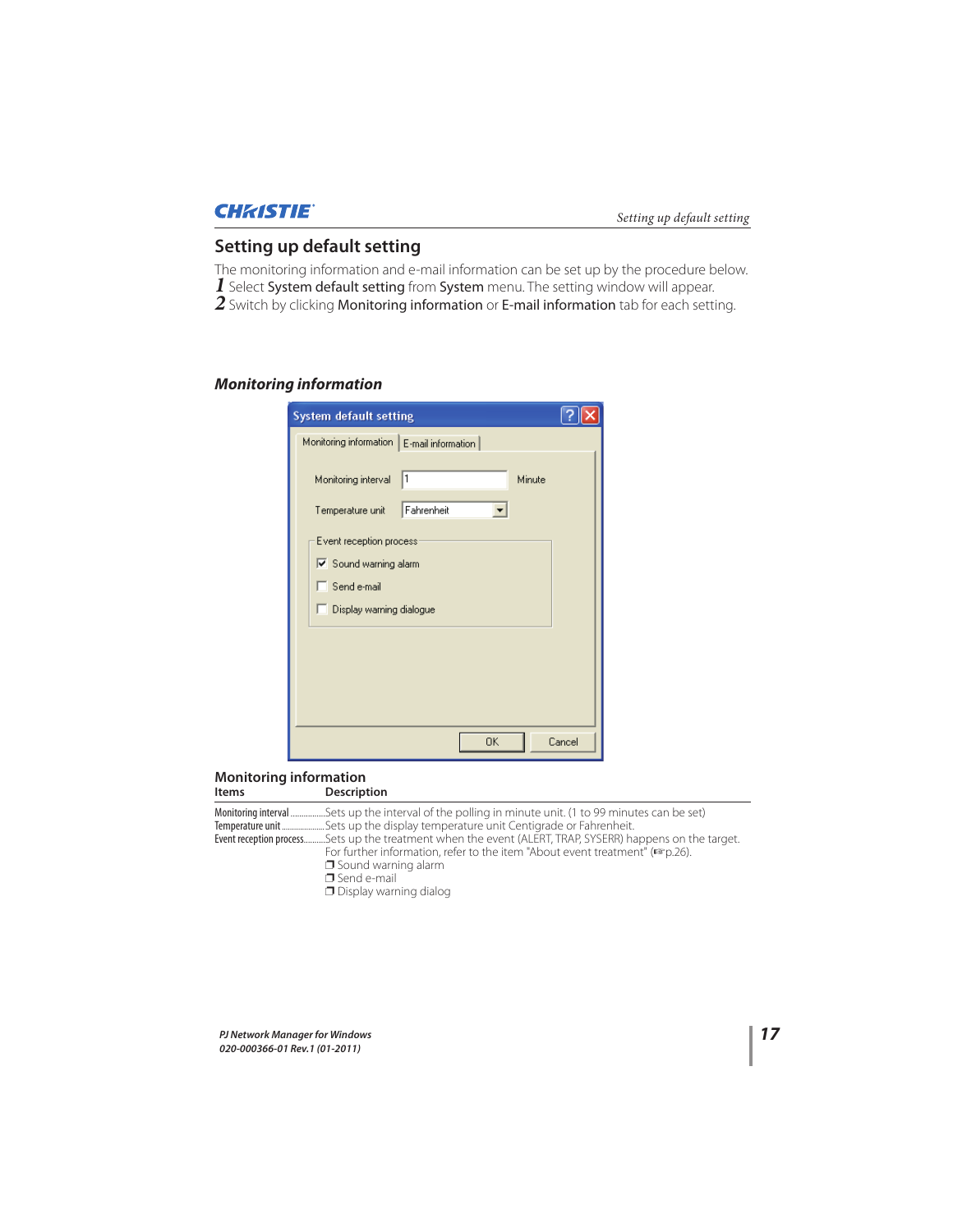## Chapter 3 Basic Operation *E-mail information*

| <b>System default setting</b>                                      |                                       |
|--------------------------------------------------------------------|---------------------------------------|
| Monitoring information                                             | E-mail information                    |
| SMTP server<br>Administrator's mail address                        | smtp.abc.xxx.com<br>admin@abc.xxx.com |
| Destination mail address<br>admin@abc.xxx.com<br>user1@abc.xxx.com |                                       |
| Add                                                                | Edit<br>Delete                        |
|                                                                    | Cancel<br>0K                          |

## **E-mail information Description**

|                  | <b>SMTP server</b> Sets up the IP address of SMTP mail server or server host name. |
|------------------|------------------------------------------------------------------------------------|
| Administrator's  |                                                                                    |
|                  |                                                                                    |
| Destination mail |                                                                                    |
|                  |                                                                                    |
|                  | on the target. The mail address entering window appears when clicking Add button.  |

**If Send e-mail** check box of **Event reception process** on **Monitoring information** is un-checked, the alert e-mail will not be sent even if you set up the e-mail address.

For the contents of the mail, refer to item "About event treatment" ( $\exp(26)$ .

Up to 10 addresses can be set up for the destination mail address.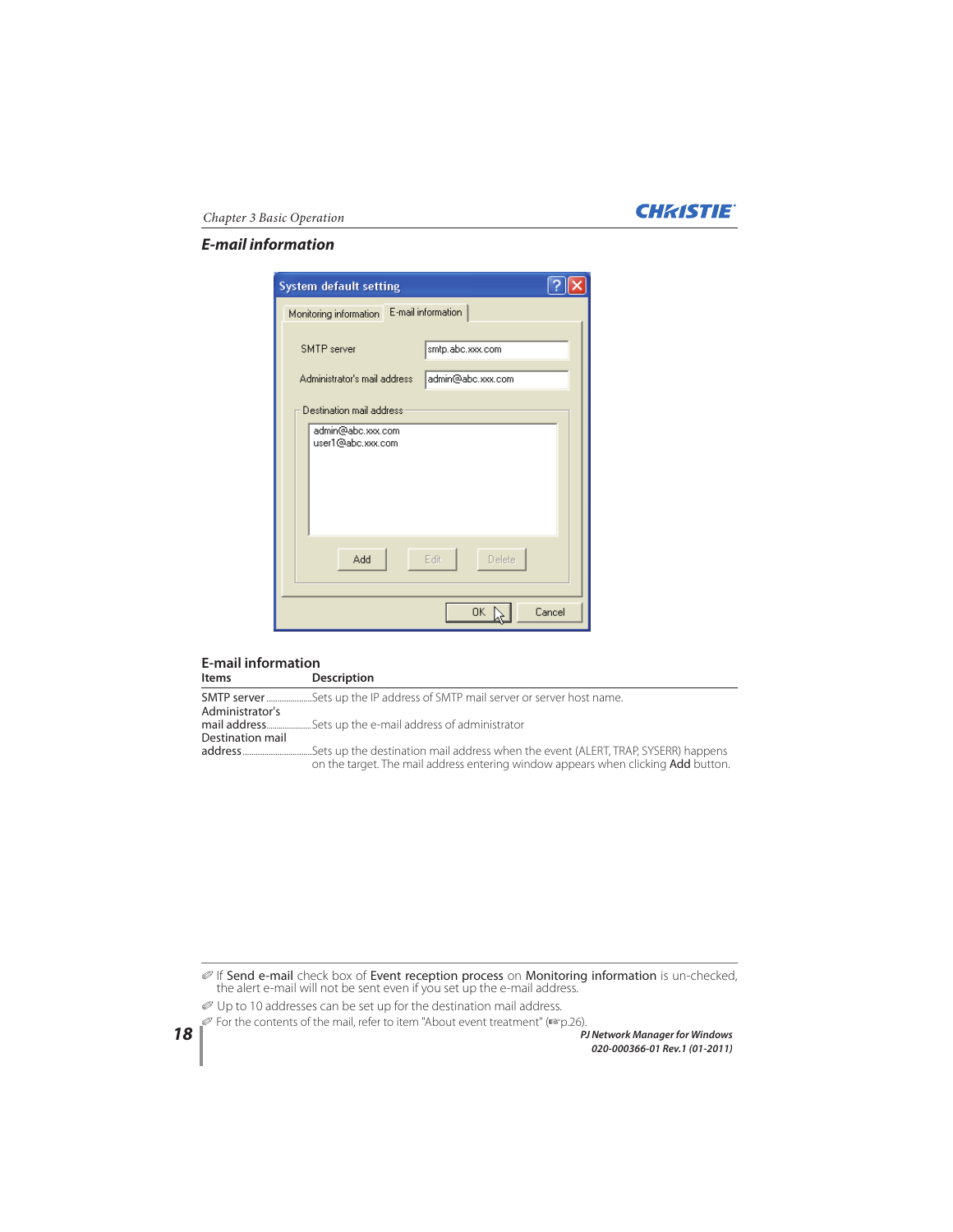## Customizing the status list

## **Customizing the status list**

## **Changing the status column indication**

- *1* Select Column selection from System menu. The column selection window will appear.
- *2* On the window, check the column name to be indicated on the status list.

 The mark [\*] next to the column name indicates alert item.

- **3** To change the order of the display column on the status list, select a column you intend to change the order and click To up or To down button.
- *4* Click OK to close setting.

**Column Description**



When specifying the column width by numeric value, enter number (0 to 9999) onto "Column width" text box.

|                               | <b>DESCRIPTION</b>                                      |
|-------------------------------|---------------------------------------------------------|
|                               | *Target nameName of the network equipment               |
|                               |                                                         |
|                               |                                                         |
|                               |                                                         |
|                               |                                                         |
|                               | Management, Power failure, lamp failure, etc.)          |
|                               |                                                         |
| *Inside Temperature           |                                                         |
|                               |                                                         |
| *Inside Temperature           |                                                         |
|                               |                                                         |
| *Inside Temperature           |                                                         |
|                               |                                                         |
| *External Temperature         |                                                         |
|                               |                                                         |
|                               | *Lamp1 status Status of Lamp1 (Off, On, Error, Replace) |
|                               |                                                         |
|                               |                                                         |
|                               | *Lamp4 status Status of Lamp4 (Off, On, Error, Replace) |
| *Lamp1 timeUsed time of Lamp1 |                                                         |
| *Lamp2 timeUsed time of Lamp2 |                                                         |
| *Lamp3 timeUsed time of Lamp3 |                                                         |
|                               |                                                         |
|                               |                                                         |
| *Option Box                   |                                                         |
|                               |                                                         |
|                               |                                                         |
| *Option Box                   |                                                         |
|                               |                                                         |
|                               |                                                         |

The values in parentheses are typical value and they differ depending on the connected equipment.

*PJ Network Manager for Windows 19*

The [\*] next to the column name indicates alert items.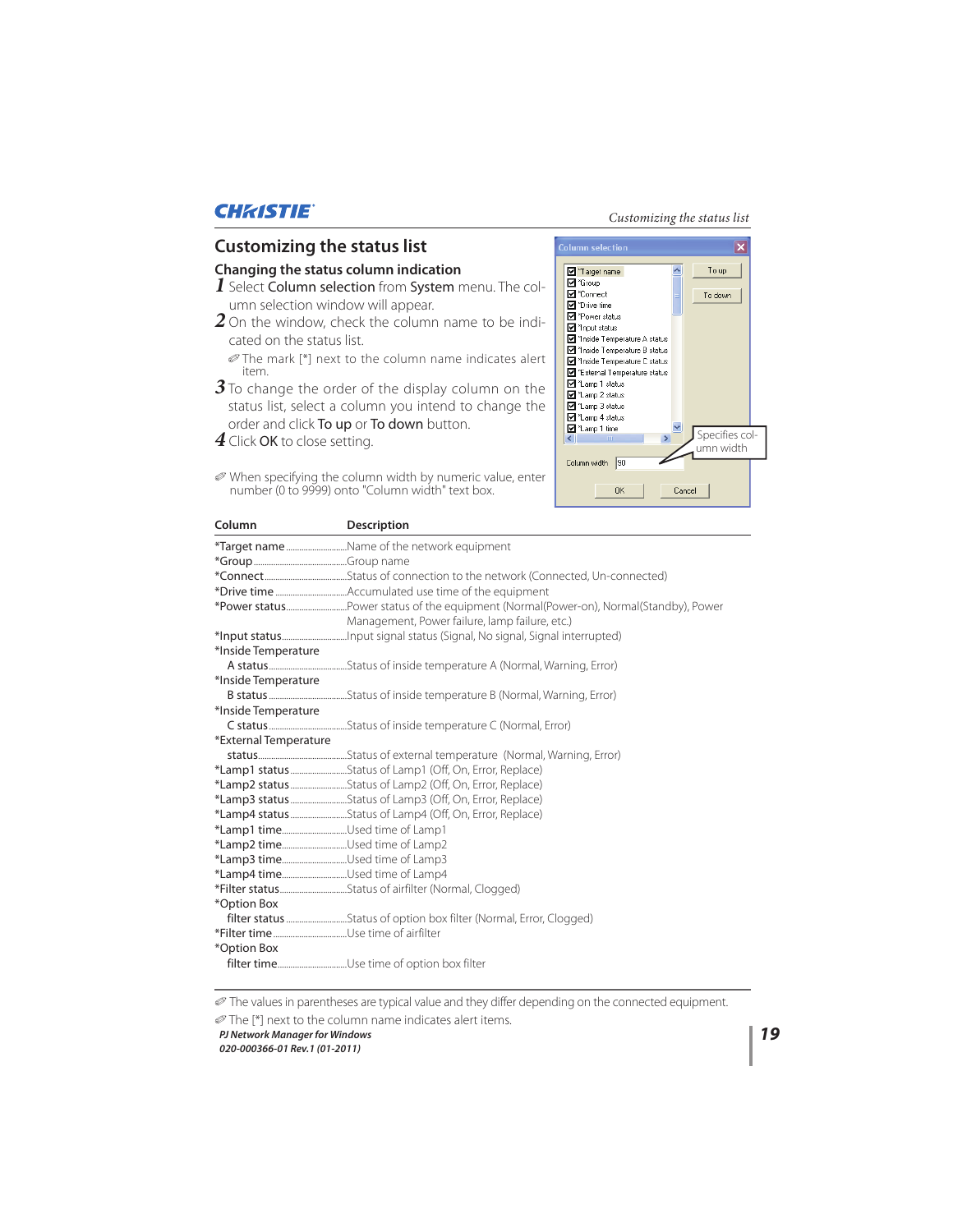## **CHRISTIE**®

| Column | <b>Description</b>                                                                                |
|--------|---------------------------------------------------------------------------------------------------|
|        |                                                                                                   |
|        |                                                                                                   |
|        |                                                                                                   |
|        | Introduction date*1Date of the network equipment installed                                        |
|        |                                                                                                   |
|        | Product infoName of the network equipment                                                         |
|        |                                                                                                   |
|        |                                                                                                   |
|        |                                                                                                   |
|        |                                                                                                   |
|        |                                                                                                   |
|        |                                                                                                   |
|        | Audio systemDisplays audio system mode (NORMAL, PERSONAL, MUSIC, TALK)                            |
|        |                                                                                                   |
|        |                                                                                                   |
|        |                                                                                                   |
|        |                                                                                                   |
|        |                                                                                                   |
|        | Power managementPower management status of the network equipment (OFF, READY, SHUTDOWN)           |
|        |                                                                                                   |
|        | Shutter(No show)Shutter status of the network equipment (OFF, High-Contrast, Normal)              |
|        | <b>Shutter management</b> Shutter management status of the network equipment (Shutdown)           |
|        |                                                                                                   |
|        | Inside Temperature ADisplays inside temperature A of the equipment (in Centigrade or Fahrenheit)  |
|        | Inside Temperature B Displays inside temperature B of the equipment (in Centigrade or Fahrenheit) |
|        | Inside Temperature CDisplays inside temperature C of the equipment (in Centigrade or Fahrenheit)  |
|        | External Temperature Displays external temperature of the equipment (in Centigrade or Fahrenheit) |
|        | Lamp modeDisplays lamp mode (1: 1-lamp mode, 2: 2-lamp mode, 4: 4-lamp mode, etc.)                |
|        | Lamp controlDisplays lamp control mode (Auto, Normal, Eco, etc.)                                  |
|        |                                                                                                   |

\*1 Set up the installed date when the PJ Network Manager is newly introduced.

There are some un-available columns depending on the products. The value of un-available col-umn is displayed in blank or with "---".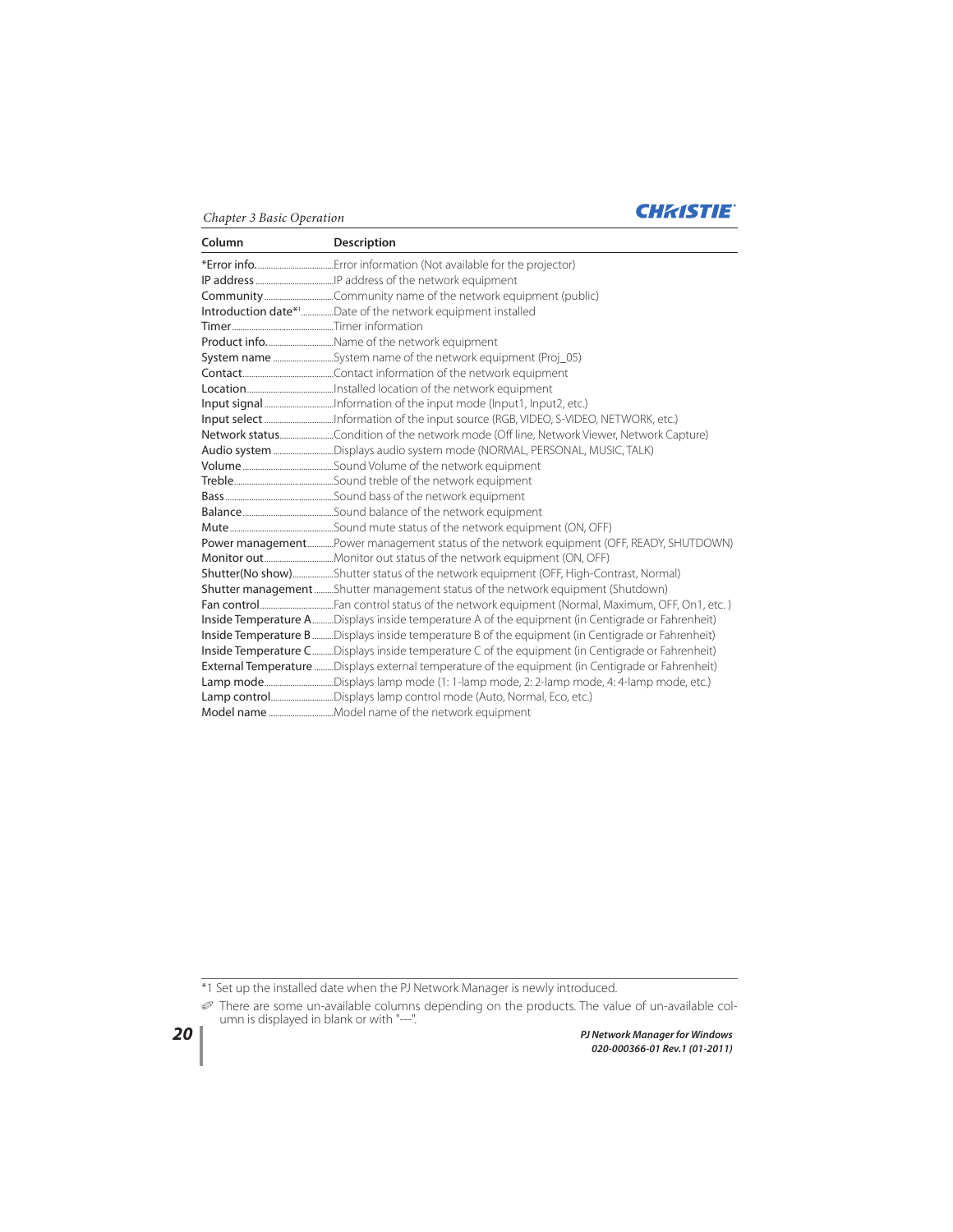## *To change order or width of the column*

Drag the status column name you want to change the order and move it on a new place and drop it. To change column width, set a mouse cursor onto the right edge of the column to change, drag the mouse on it and adjust the column width.

## *Sorting the status list*

The order of the targets on the status list can be changed by clicking the column name which you want to sort. It switches ascending or descending order by clicking the column name each time.



## *Changing font*

Select Font setting from System menu. The font setup window will appear. Select your desired type face, style and size on the window.

| Font                                                                                                                               |                                                 |                                                                       |                 |
|------------------------------------------------------------------------------------------------------------------------------------|-------------------------------------------------|-----------------------------------------------------------------------|-----------------|
| Font:                                                                                                                              | Font style:                                     | Size:                                                                 |                 |
| Tahoma                                                                                                                             | Regular                                         | 8                                                                     | OK <sub>I</sub> |
| Tahoma<br>$\overline{\phantom{a}}$<br>Terminal<br>Times New Roman<br>Trebuchet MS<br>Tunga<br>Verdana<br>$\boldsymbol{O}$ Webdings | Regular<br>Italic<br>Bold<br><b>Bold Italic</b> | 8<br>9<br>$\overline{\phantom{a}}$<br>≣<br>10<br>11<br>12<br>14<br>16 | Cancel          |
|                                                                                                                                    | Sample<br>AaBbYyZz<br>Script:                   |                                                                       |                 |
|                                                                                                                                    | Western                                         | $\blacktriangledown$                                                  |                 |
|                                                                                                                                    |                                                 |                                                                       |                 |

*PJ Network Manager for Windows 21 020-000366-01 Rev.1 (01-2011)* Customized font property is applied to all the windows of the setting.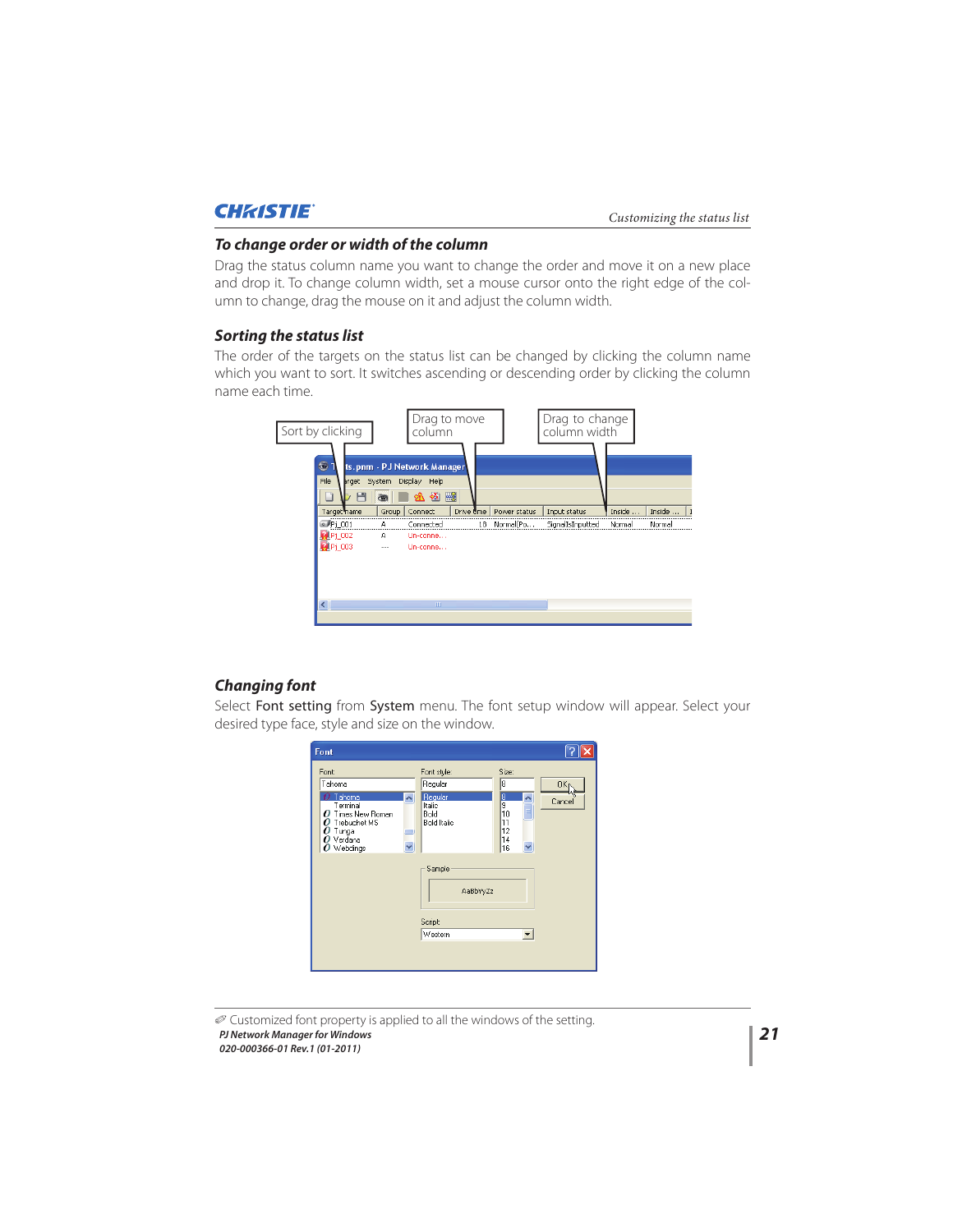

## **Viewing the alert information**

 $1$  Click  $\mathfrak A$  button on the tool bar. The alert display window appears and the alert information of all the targets which are having an alert is listed on this window as the below.

2 To export the alert information as text file (CSV file), click **Export** button.

| Alert                          |                            |                             |            |                  |                     |                    | H                  |                       |
|--------------------------------|----------------------------|-----------------------------|------------|------------------|---------------------|--------------------|--------------------|-----------------------|
| Target name                    | Group                      | Connect                     | Drive time | Power            | Input s             | Inside             | Inside             | Insid                 |
| Proj_01<br>Proj_10<br>Proj_105 | A<br>A<br>$-$              | Connec<br>Connec<br>Acquisi | 212<br>234 | Normal<br>Temper | SignalI<br>NoSignal | Normal<br>Abnormal | Normal<br>Abnormal | Norm<br>Abno          |
| $\left\  \cdot \right\ $       | $\mathop{\rm Im}\nolimits$ |                             |            |                  |                     |                    |                    | $\blacktriangleright$ |
|                                |                            |                             |            |                  | Export              |                    | Close              |                       |

*22 PJ Network Manager for Windows* Column width can be changed with dragging the right edge of the column. The column order can be changed with drag and drop the column. Column can not be deleted.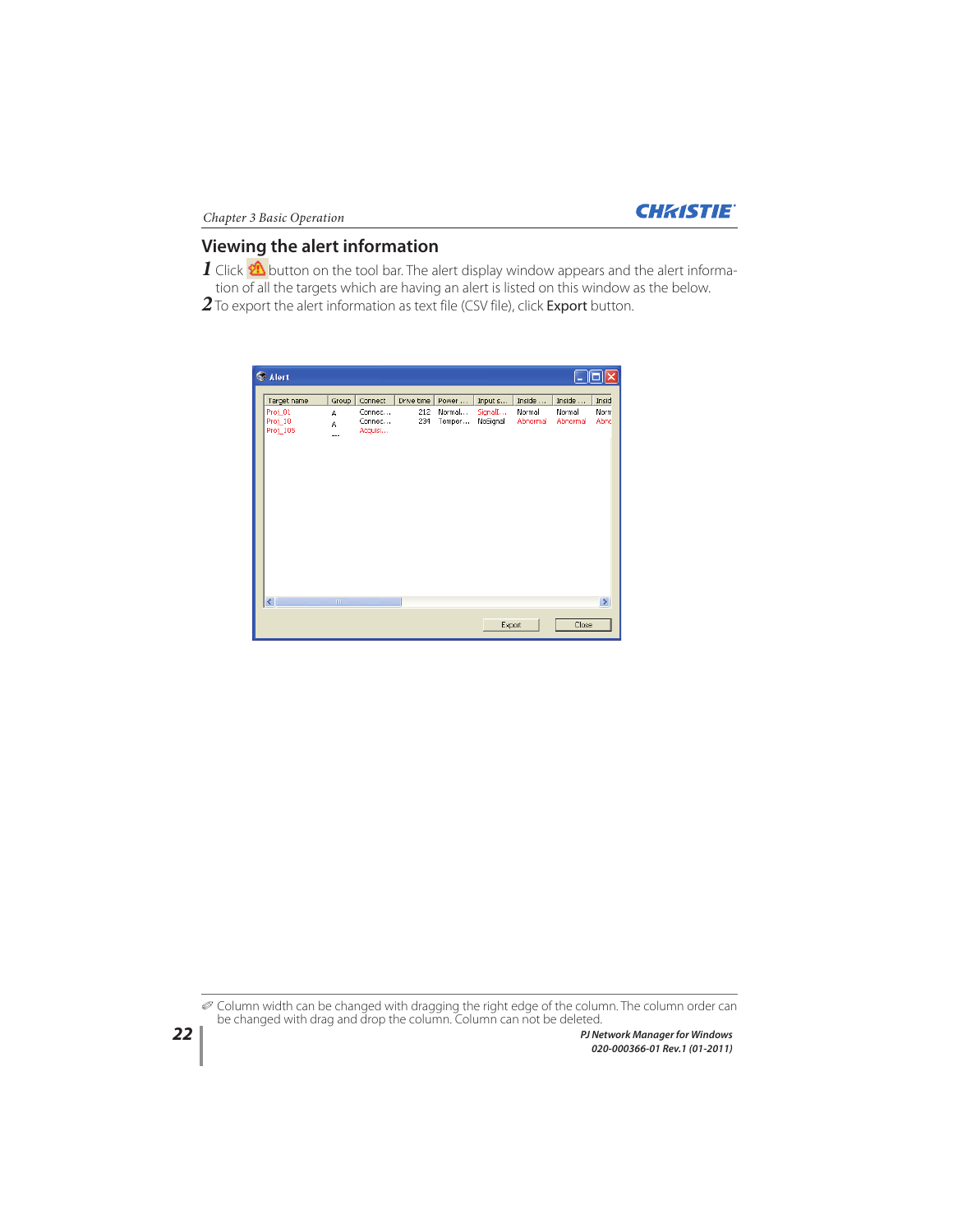## **Viewing the event log**

- 1 Click  $\bigotimes$  button on the tool bar. The event log display window appears and the events which have been happened on the targets are listed on this window as the below.
- 2 To export these events as text file (CSV file), click **Export** button.
- $3$  To delete the event log, select the accrual date item you intend to delete by clicking and then click Delete button. On the confirmation dialog, click Yes to execute deletion.

| Event log                    |       |               |              |                |                  |                       |
|------------------------------|-------|---------------|--------------|----------------|------------------|-----------------------|
| Accrual date                 | Targe | IP address    | Event        | Type           | Warning column   | Unit<br>Warning value |
| 2004/10/29 14:46:24 Proj_10  |       | 172.21.96.112 | ALERT        | ON             | Option Box filte | Error                 |
| 2004/10/29 14:46:24 Proj 10  |       | 172.21.96.112 | ALERT        | ON             | Filter status    | Clogged               |
| 2004/10/29 14:22:59 Proi 10  |       | 172.21.96.112 | ALERT        | ON             | Option Box filte | Error                 |
| 2004/10/29 14:22:59 Proi 10  |       | 172.21.96.112 | <b>ALERT</b> | ON             | Filter status    | Clogged               |
| 2004/10/29 14:22:58 Proj 10  |       | 172.21.96.112 | ALERT        | OFF            | Connect          | Connected             |
| 2004/10/29 14:22:58 Proj 01  |       | 172.21.96.113 | ALERT        | ON             | Input status     | SignalIsInterru       |
| 2004/10/29 14:05:58 Proj 10  |       | 172.21.96.112 | ALERT        | ON             | Inside Tempera   | Ahnormal              |
| 2004/10/29 13:47:58 Proj 05  |       | 172.21.93.58  | ALERT        | ON             | Input status     | SignalIsInterru       |
| 2004/10/29 13:47:12 Proi 05  |       | 172.21.93.58  | TRAP         | SignalIsInterr | Input status     | SignalIsInterru       |
| 2004/10/29 13:44:21 Proj 05  |       | 172.21.93.58  | TRAP         | SignalIsInterr | Input status     | SignalIsInterru       |
| 2004/10/29 13:26:57 Proj 01  |       | 172.21.96.113 | ALERT        | ON             | Input status     | SignalIsInterru       |
| 2004/10/29 13:16:58 Proi 05  |       | 172.21.93.58  | ALERT        | OFF            | Connect          | Connected             |
| 2004/10/29 13:16:04 Proi 05  |       | 172.21.93.58  | <b>ALERT</b> | ON             | Connect          | Acquisition error     |
| 2004/10/29 13:11:43 Proj 05  |       | 172.21.93.58  | TRAP         | SignalIsInterr | Input status     | SignalIsInterru       |
| 2004/10/29 13:10:58 Proj 05  |       | 172.21.93.58  | ALERT        | ON             | Input status     | SignalIsInterru       |
| 2004/10/29 13:10:58 Proj 05  |       | 172.21.93.58  | ALERT        | OFF            | Power status     | Normal(PowerOn)       |
| 2004/10/29 13:10:00 Proj 05  |       | 172.21.93.58  | TRAP         | SignalIsInterr | Input status     | SignalIsInterru       |
| 2004/10/29 13:09:58 Proj 05  |       | 172.21.93.58  | ALERT        | ON             | Power status     | RS-232CFailure        |
| 2004/10/29 12:38:58 Proj 10  |       | 172.21.96.112 | ALERT        | ON             | Option Box filte | Error                 |
|                              |       |               |              |                |                  |                       |
| $\left\langle \right\rangle$ |       |               | TITLE        |                |                  | $\rightarrow$         |
|                              |       |               |              | Delete         | Export           | Close                 |

## **Event log information items**

| <b>Items</b>                                                           | <b>Description</b>                                                      |  |  |  |  |
|------------------------------------------------------------------------|-------------------------------------------------------------------------|--|--|--|--|
|                                                                        | <b>Accrual date</b> Accrual date of the event                           |  |  |  |  |
|                                                                        | Target name Name of the network equipment                               |  |  |  |  |
|                                                                        | IP address IP address of the network equipment                          |  |  |  |  |
|                                                                        |                                                                         |  |  |  |  |
|                                                                        |                                                                         |  |  |  |  |
|                                                                        | Warning column Warning column of the Event (See table on the next page) |  |  |  |  |
| Warning value  Warning value of the Event (See table on the next page) |                                                                         |  |  |  |  |
|                                                                        |                                                                         |  |  |  |  |
|                                                                        |                                                                         |  |  |  |  |

The listed items are fixed.

The order of the event log list can be changed temporarily by clicking the column name which you want to sort. It switches ascending or descending order by clicking the column name each time.

*PJ Network Manager for Windows 23* Column width can be changed by dragging the right edge of the column. The column order can be changed with drag and drop the column. Column cannot be deleted.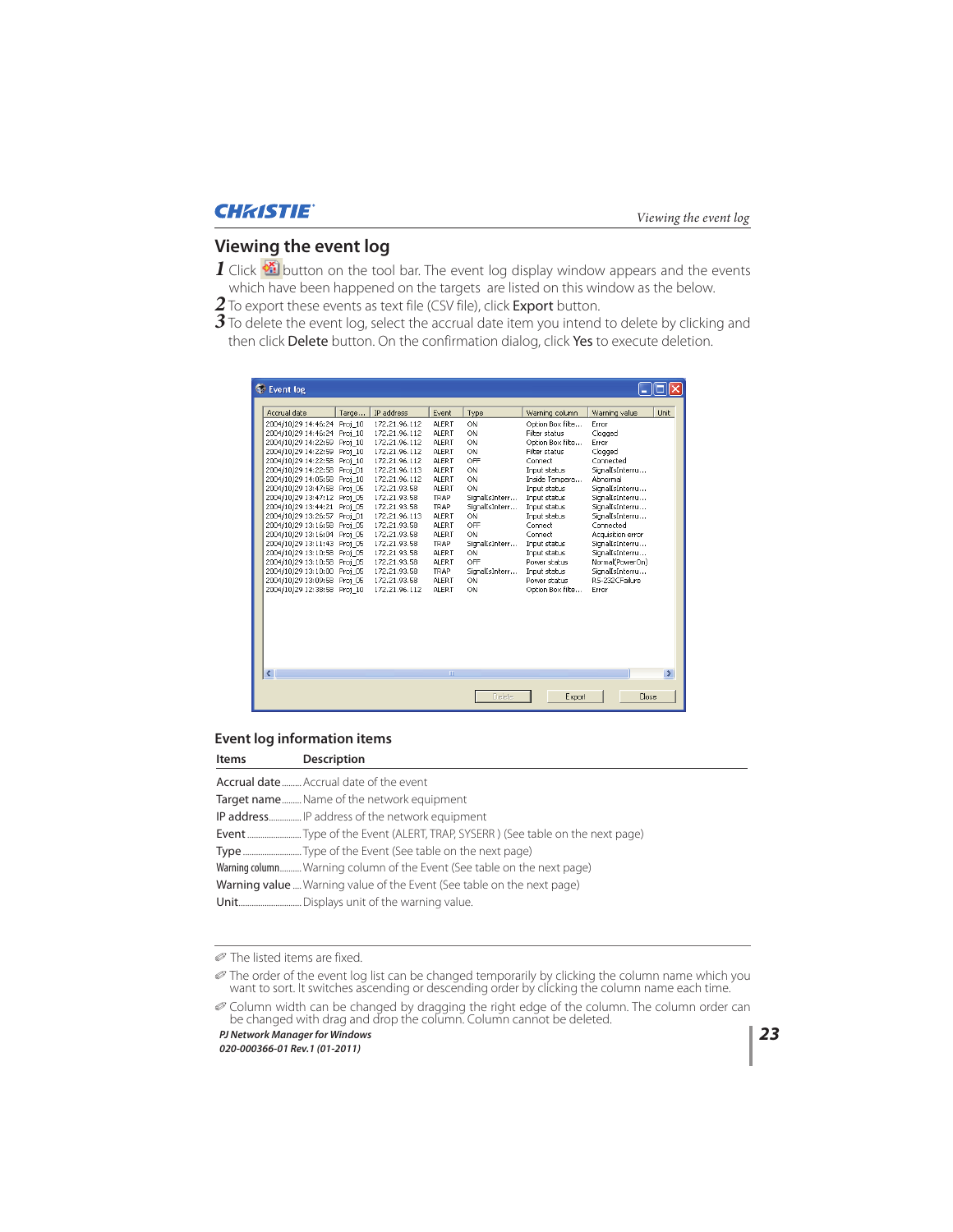

## **Description of Event, Type, Warning column, Warning value**

| <b>Event</b>  | Type                                                                    | <b>Warning Column</b>                                                       | <b>Warning Value</b>                                                                                                                                                                                                                                                                                                                                                     | <b>Description</b> |  |
|---------------|-------------------------------------------------------------------------|-----------------------------------------------------------------------------|--------------------------------------------------------------------------------------------------------------------------------------------------------------------------------------------------------------------------------------------------------------------------------------------------------------------------------------------------------------------------|--------------------|--|
|               |                                                                         | Connect                                                                     | Un-connected<br>Connected<br>Acquisition error                                                                                                                                                                                                                                                                                                                           |                    |  |
| <b>ALERT</b>  | ON: Abnormality has<br>happened<br>OFF: Abnormality has been<br>cleared | Power status                                                                | PowerFailure<br>TemperatureError<br>Normal (AfterTempError)<br>RS232CFailure<br>Power management<br>Shutter management<br>LampFailure<br>Normal(Standby)<br>Normal(OnStartingUp)<br>Normal(OnCoolingDown)<br>Normal(PowerOn)<br>TemperatureError(OnCoolingDown)<br>Power management (On Cooling Down)<br>Shutter management(OnCoolingDown)<br>LampFailure(OnCoolingDown) |                    |  |
|               |                                                                         | Input status                                                                | SignalsInterrupted<br>SignalsInputted                                                                                                                                                                                                                                                                                                                                    |                    |  |
|               |                                                                         | Inside Temperature status (A to<br>C)<br>External Temperature status        | Abnormal                                                                                                                                                                                                                                                                                                                                                                 |                    |  |
|               |                                                                         | Lamp status (1 to 4)                                                        | Failure<br>Replace                                                                                                                                                                                                                                                                                                                                                       |                    |  |
|               |                                                                         | Lamp time (1 to 4)                                                          | (setting time)                                                                                                                                                                                                                                                                                                                                                           |                    |  |
|               |                                                                         | <b>Filter status</b>                                                        | Clogged<br>Warning                                                                                                                                                                                                                                                                                                                                                       | * Refer to the     |  |
|               |                                                                         | Filter time                                                                 | (setting time)                                                                                                                                                                                                                                                                                                                                                           | next page          |  |
|               | LampFailure                                                             |                                                                             | Failure                                                                                                                                                                                                                                                                                                                                                                  |                    |  |
|               | LampReplace                                                             | Lamp status (1 to 4)                                                        | Replace                                                                                                                                                                                                                                                                                                                                                                  |                    |  |
| <b>TRAP</b>   | PowerOFF<br>PowreFailure<br>PowerManagement<br>ShutterManagement        | Power status                                                                | Normal(Standby)<br>Normal(OnCoolingDown)<br>PowerFailure<br>Power management<br>Power management(OnCoolingDown)<br>ShutterManagement<br>ShutterManagement(OnCoolingDown)                                                                                                                                                                                                 |                    |  |
|               | TemperatureError                                                        | Inside Temperature status (A to<br>C)<br><b>External Temperature status</b> | Abnormal                                                                                                                                                                                                                                                                                                                                                                 |                    |  |
|               | SignallsInterrupted                                                     | Input status                                                                | SignallsInterrupted                                                                                                                                                                                                                                                                                                                                                      |                    |  |
|               | LampReplacementTime                                                     | Lamp time (1-4)                                                             | (lamp time)                                                                                                                                                                                                                                                                                                                                                              |                    |  |
|               | FilterReplacementTime                                                   | Filter time                                                                 | (filter time)                                                                                                                                                                                                                                                                                                                                                            |                    |  |
|               | CloggedFilterWarning                                                    | Filter status                                                               | Clogged<br>Warning                                                                                                                                                                                                                                                                                                                                                       |                    |  |
|               | AutoPlayError                                                           | n/a                                                                         | Error                                                                                                                                                                                                                                                                                                                                                                    |                    |  |
|               | WarningOnConstantModeForBr<br>iahtness                                  | n/a                                                                         | n/a                                                                                                                                                                                                                                                                                                                                                                      |                    |  |
| <b>SYSERR</b> | *Mail Transfer<br>*MemoryError                                          | $n/a *1$                                                                    | $n/a$ <sup>*</sup>                                                                                                                                                                                                                                                                                                                                                       |                    |  |

\*1 When PJ Network Manager could not send mail or acquire the memory, no message is displayed in "Warning column" and "Warning value".

For further details of each warning column and value, refer to the next page.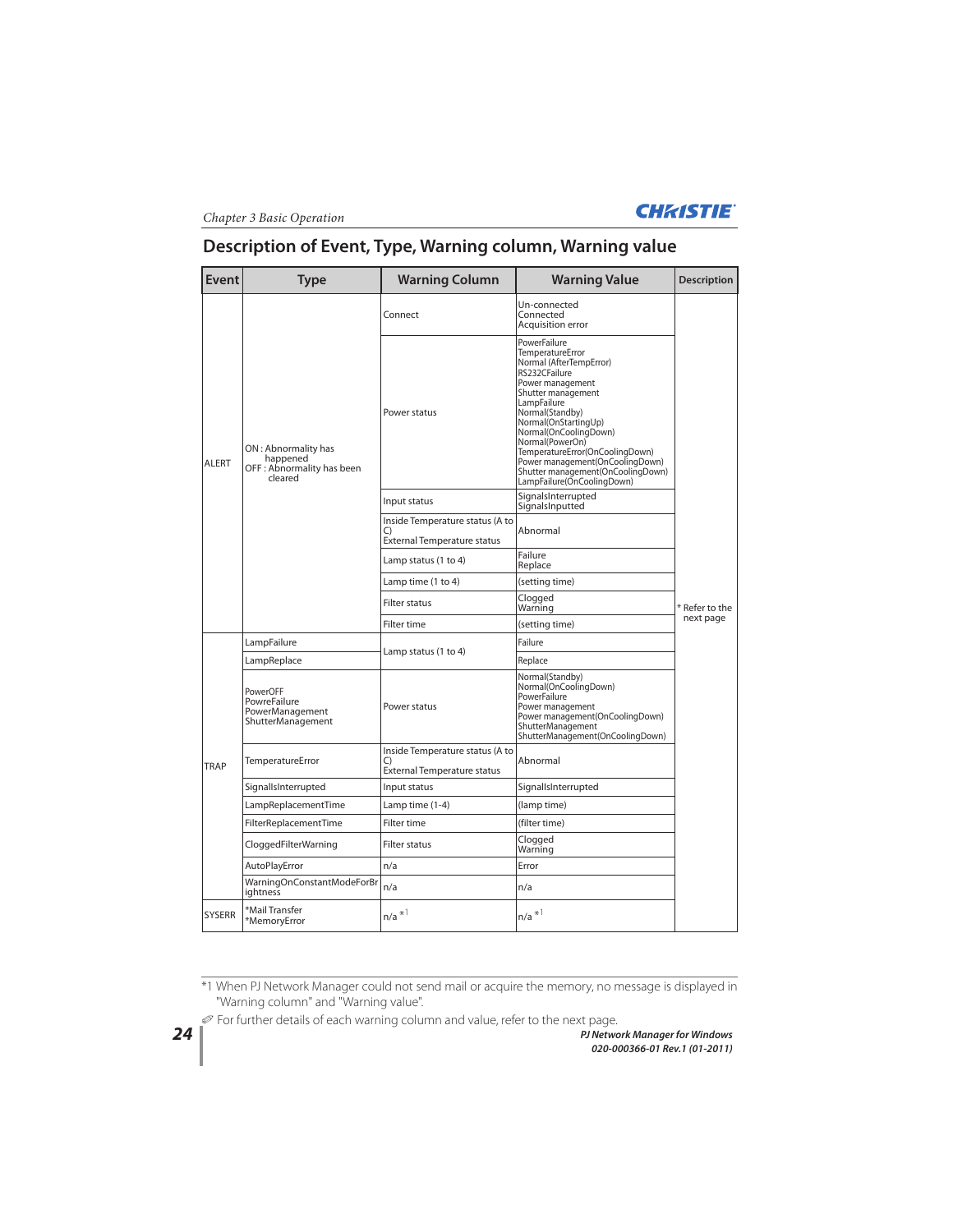## *Description of warning value*

| <b>Warning Column</b>                                                       | <b>Warning Value</b>                                        | <b>Description</b>                                                                                                                                                                |  |
|-----------------------------------------------------------------------------|-------------------------------------------------------------|-----------------------------------------------------------------------------------------------------------------------------------------------------------------------------------|--|
| Connect                                                                     | Un-connected<br>Connected <sup>*</sup><br>Acquisition error | Projector has been disconnected from the network<br>Projector has been connected to the network<br>PJ Network Manager could not acquire the MIB information<br>from the equipment |  |
|                                                                             | Power failure                                               | Projector turned off due to the power failure of the projector                                                                                                                    |  |
|                                                                             | TemperatureError                                            | The projector turned off due to temperature error occurred                                                                                                                        |  |
|                                                                             | Normal (AfterTempError)                                     | Normal after temperature error occurred                                                                                                                                           |  |
|                                                                             | RS232CFailure                                               | The RS-232C communication error occurred                                                                                                                                          |  |
| Power status                                                                | Power management                                            | The power management function turned projector lamp off                                                                                                                           |  |
|                                                                             | Shutter management                                          | The shutter management function turned projector lamp off                                                                                                                         |  |
|                                                                             | LampFailure                                                 | The lamp failure occurred                                                                                                                                                         |  |
|                                                                             | Normal(Standby) *                                           | Projector turned into standby normally                                                                                                                                            |  |
|                                                                             | Normal(OnCoolingDown)*                                      | On cooling down normally due to projector turned off                                                                                                                              |  |
| Input signal status                                                         | SignalsInterrupted<br>SignalsInputted *                     | The signal was interrupted<br>The signal was inputted again                                                                                                                       |  |
| Inside Temperature status (A to<br>C)<br><b>External Temperature status</b> | Ahnormal                                                    | The projector turned off when the temperature was<br>abnormally high                                                                                                              |  |
| Lamp status                                                                 | ON <sup>*</sup><br>Failure<br>Replace                       | When the lamp is on<br>When the lamp failed to ignite.<br>It reached lamp replacing time.                                                                                         |  |
| Lamp time                                                                   | (lamp time)                                                 | It reached user setting lamp replacing time                                                                                                                                       |  |
| <b>Filter status</b>                                                        | Clogged<br>Warning                                          | Filter has been clogged<br>Filter is close to clogging                                                                                                                            |  |
| Filter time                                                                 | (filter time)                                               | It reached user setting filter time                                                                                                                                               |  |
| (Auto play error)                                                           | n/a                                                         | The error occurred during the auto image display                                                                                                                                  |  |
| (WarningOnConstantModeFor<br>Brightness)                                    | n/a                                                         | The brightness (Current value) continuously goes down a cer-<br>tain rate from the value in Constant mode.                                                                        |  |

The warning value with "\*" in the above table shows the event when the alert has cleared, alert type is "OFF".

This Warning column is not available for some projector's model types.

The column order and width of the event log window are saved to the registry of the computer.

Up to 1000 of events can be stored. If it exceeds 1000 events, the oldest event is deleted and the latest event is added. The event log can be saved to the management file.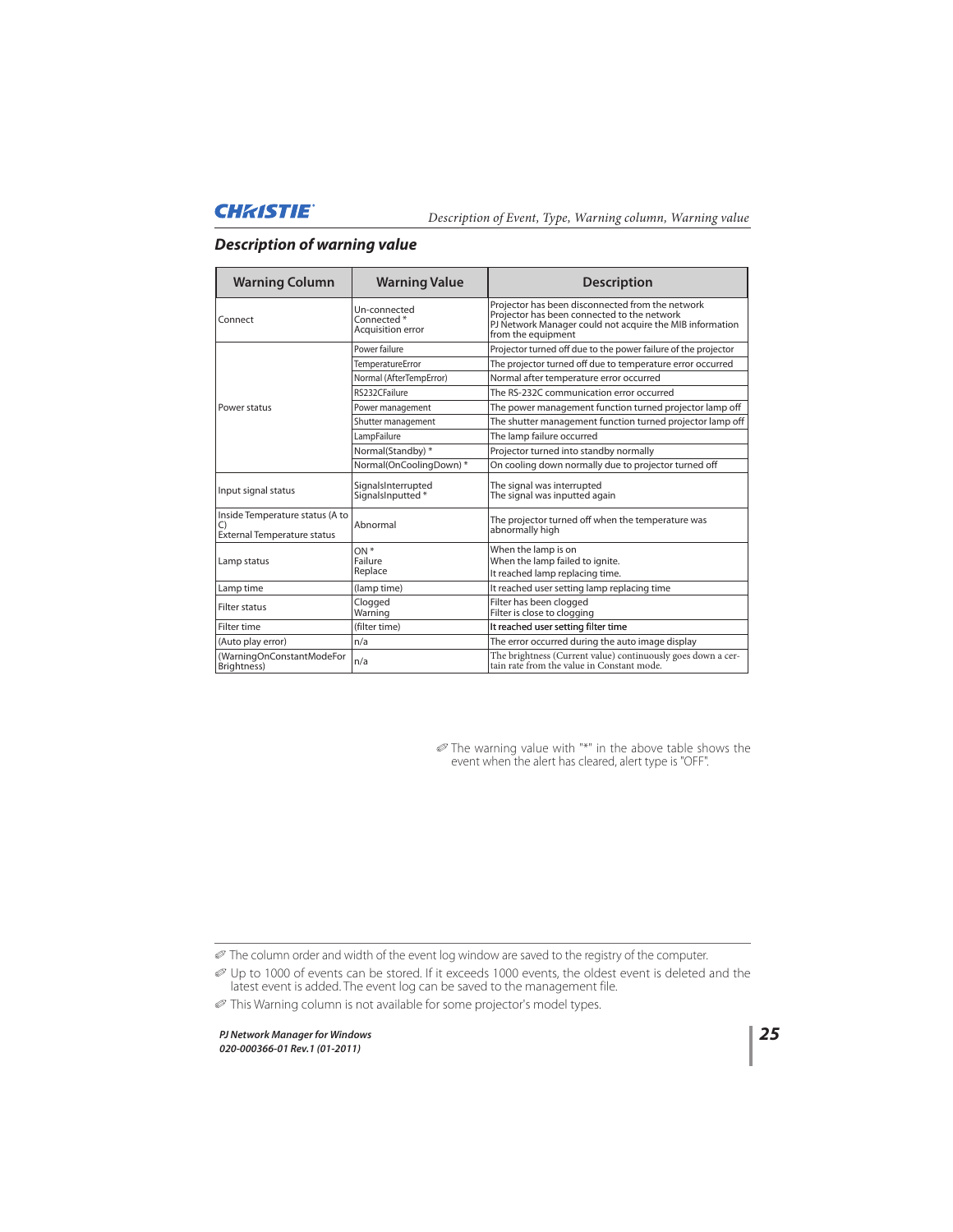

## **About event treatment**

If the PJ Network Manager receives an event, it executes following event treatment items which are selected in the system default setting.

 $\Box$  Sound warning alarm

P Send e-mail

 $\Box$  Display warning dialog

## **Sound warning alarm**

If the PJ Network Manager receives an event, the computer beeps an alarm sound. The alarm sound is depending on your computer sound setting.

 The alarm sound is not made when your computer does not provide any speaker or the sound volume is muted.

## **Send e-mail**

Following example message is sent to the e-mail address you set up as the destination mail address.

| From: Test1 <admin@abc.xxx.com> (management<br/>file name)<br/>Date: 2004/10/29 21:30<br/>To:user@abc.xxx.com<br/>Subject : Alert message</admin@abc.xxx.com>                                                                  |
|--------------------------------------------------------------------------------------------------------------------------------------------------------------------------------------------------------------------------------|
| Alert has occurred<br>* Accrual date: 2004/10/29 21:13:42<br>* Target name : Proj 10<br>* IP address : 192.168.1.101<br>* Fvent : AI FRT<br>$*$ Type : ON<br>* Warning column: Power status<br>* Warning value : Power failure |

For the further information of event, type, warning column and warning value, see the item "Viewing the event log" ( $\mathbb{F}$ p.23).

The setting of event treatment, refer to item "Setting up default setting" (<a>p.17).

**Notes on using Windows XP Service Pack 2 (SP2) / Windows Vista / Windows 7** Windows Firewall is turned on by default in Windows XP SP2, Windows Vista, and Windows 7. Due to this Windows Firewall, the send e-mail function is not available. When using this mail function, you need to cancel the block for PJ Network Manager application. For the further details of Windows Firewall, see Windows help on your computer.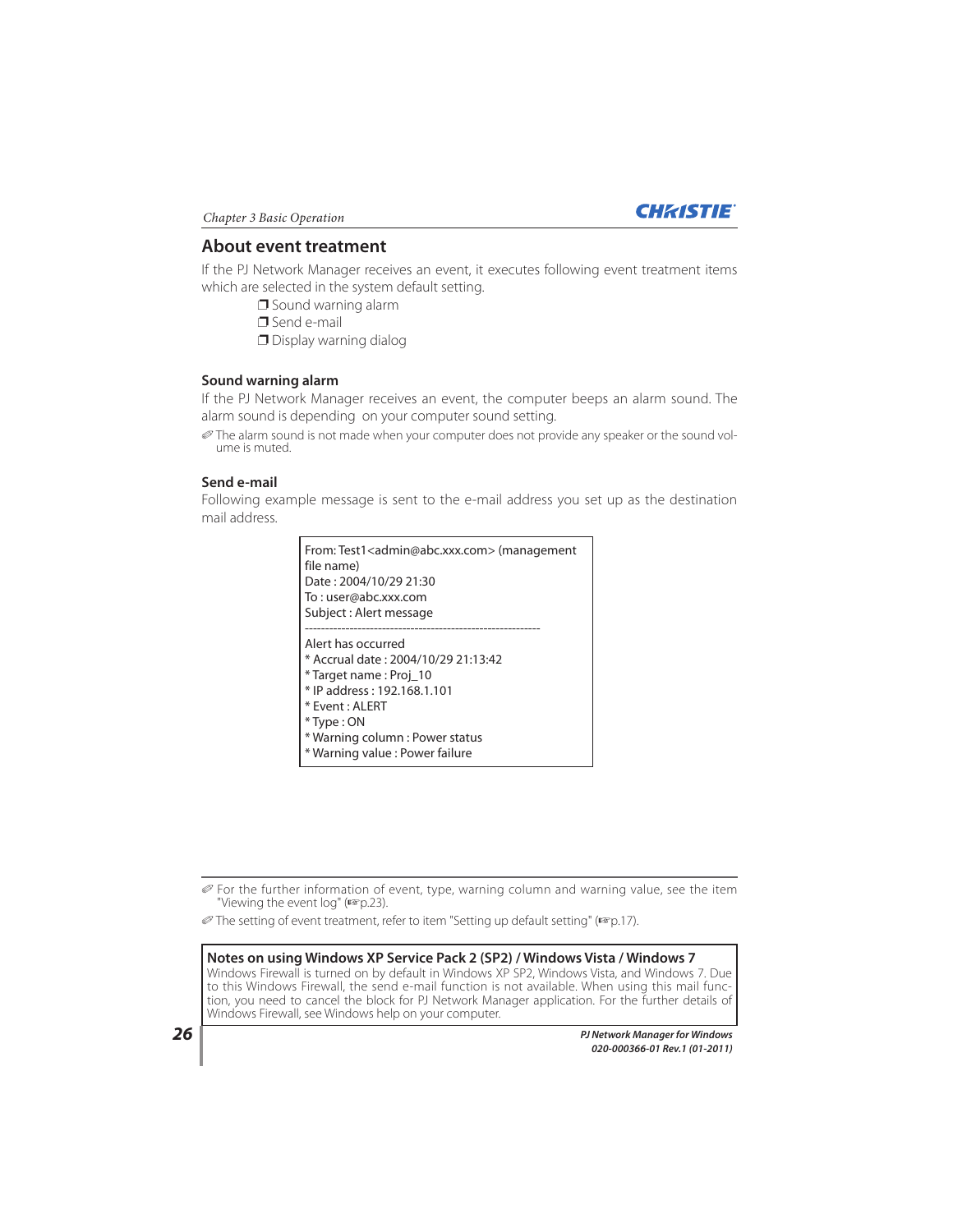## **Display warning dialog**

Following dialog window appears on the screen if event occurs.

| <b>Event information</b>                                                                      |                                                                                                       |  |
|-----------------------------------------------------------------------------------------------|-------------------------------------------------------------------------------------------------------|--|
| Alert has occurred.                                                                           |                                                                                                       |  |
| Item                                                                                          | Value                                                                                                 |  |
| Accrual date<br>Target name<br>IP address<br>Fvent<br>Type<br>Warning column<br>Warning value | 2004/10/29 16:00:39<br>Proj 01<br>172.21.96.113<br>ALERT<br>ΠN<br>Input status<br>SignallsInterrupted |  |
|                                                                                               | TITL                                                                                                  |  |
| Number of                                                                                     |                                                                                                       |  |
|                                                                                               | Close                                                                                                 |  |

## **Viewing the command history**

**1** Click **button on the tool bar. Command history** window appears and the command history is listed on the window as shown below.

- 2 To export the command history as text file (CSV file), click Export button.
- $3$  To delete the command history, select the item of Executed date/time which you want to delete, and then click Delete button. On the confirmation dialog box, click Yes button to execute deletion.

| Executed date/time         | Target name | IP address    | Command    | Detailed data     | Result |
|----------------------------|-------------|---------------|------------|-------------------|--------|
| 2008/12/24 10:00:00 Pj 001 |             | 172.21.99.251 | Timer      | ON                | OK     |
| 2008/12/24 09:57:53 Pi 001 |             | 172.21.99.251 | Commands h | Power control:OFF | OK     |
| 2008/12/24 09:56:22 Pj_001 |             | 172.21.99.251 | Commands b | Power control:ON  | OK     |
| 2008/12/24 09:55:05 Pi_001 |             | 172.21.99.251 | Commands b | Power control:OFF | OK     |
|                            |             |               |            |                   |        |
|                            |             |               |            |                   |        |

## **Command history Items Description**

Executed date/time.... Executed date and time of the command

Target name......... Name of the network equipment

IP address............... IP address of the network equipment

Command.............. Type of the Command

Detailed data....... Contents of the Command

Result........................ Results of the Command

The listed items are fixed.

 $\mathscr O$  Column width can be changed by dragging the right edge of the column. The column order can be changed with drag and drop the column. Column cannot be deleted.

Up to 1000 of events can be stored. If it exceeds 1000 events, the oldest event is deleted and the latest event is added.

*PJ Network Manager for Windows 27*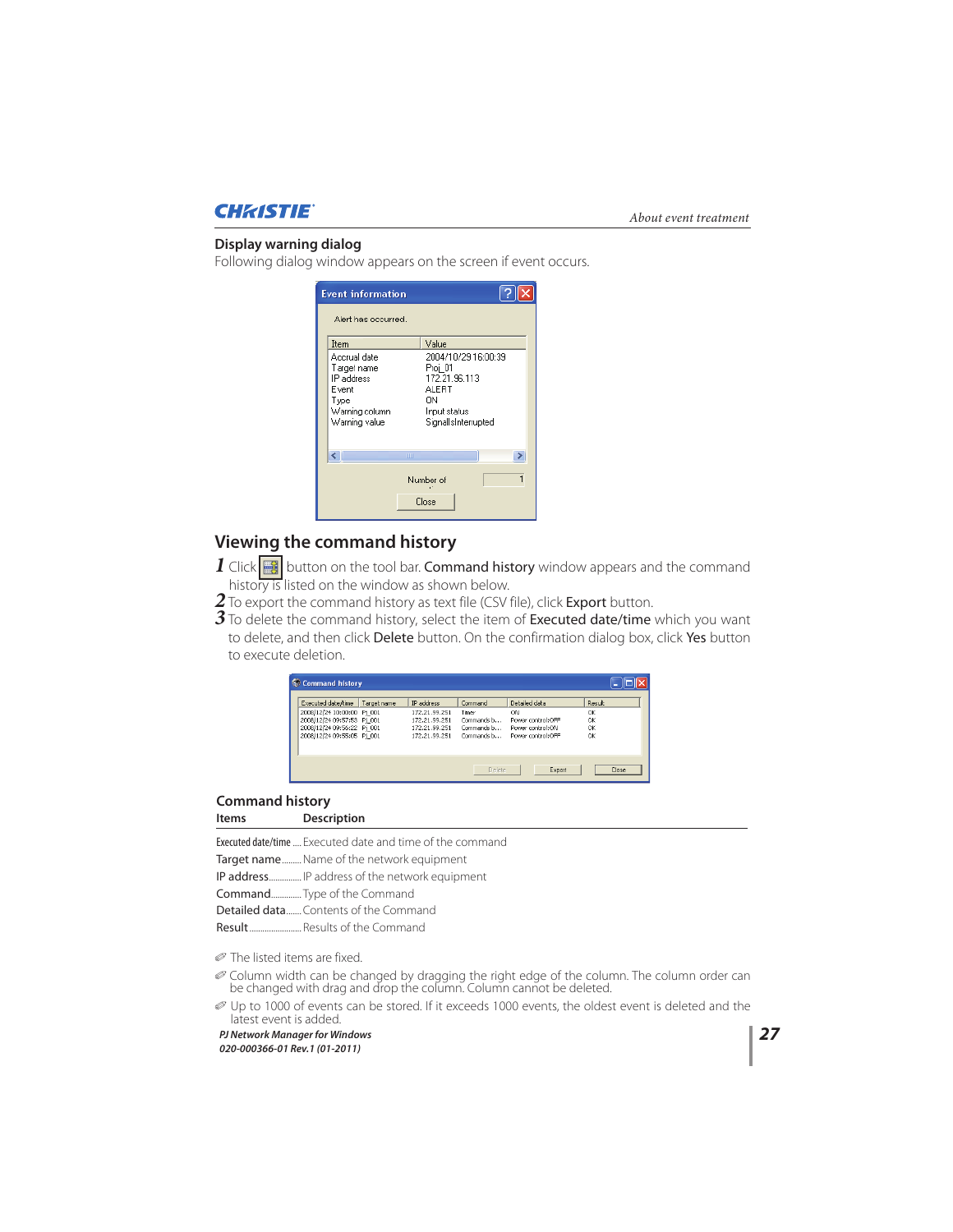

## **Storing the management file**

When you monitor the network equipment with the PJ Network Manager, you can save the registered target information, system setting and event log information into the management file with a free file name. It is useful if you manage multiple equipment in the network.

Click  $\Box$  button on the tool bar and save it with free file name. The extension is ".pnm".

The management file contains following information.

| <b>Items</b> | <b>Description</b>                                                                                                                 |
|--------------|------------------------------------------------------------------------------------------------------------------------------------|
|              |                                                                                                                                    |
|              | System default settingDefault value of the system setting                                                                          |
|              | - Monitoring interval                                                                                                              |
|              | - Event reception process                                                                                                          |
|              | - Temperature unit                                                                                                                 |
|              | - E-mail information                                                                                                               |
|              |                                                                                                                                    |
|              | - Target information (target name, IP address, Community, Introduction date)<br>- target MIB information<br>- Warning value set up |
|              | Event log information Event log information (ALERT, TRAP, SYSERR)                                                                  |

The maximum volume of a management file is required about 1MB. (Number of registrable targets is 200, number of events is 1000)

## **Information saved to the registry**

Following application setting information is saved to the registry of your computer. So the setting condition is memorized even after quitting the application.

| Items | <b>Description</b>                                                            |
|-------|-------------------------------------------------------------------------------|
|       | Status window informationDisplay position and size of the status list window  |
|       | Status list information  Display status column, column width and column order |
|       | Event log list information Column width and order of the event log list       |
|       |                                                                               |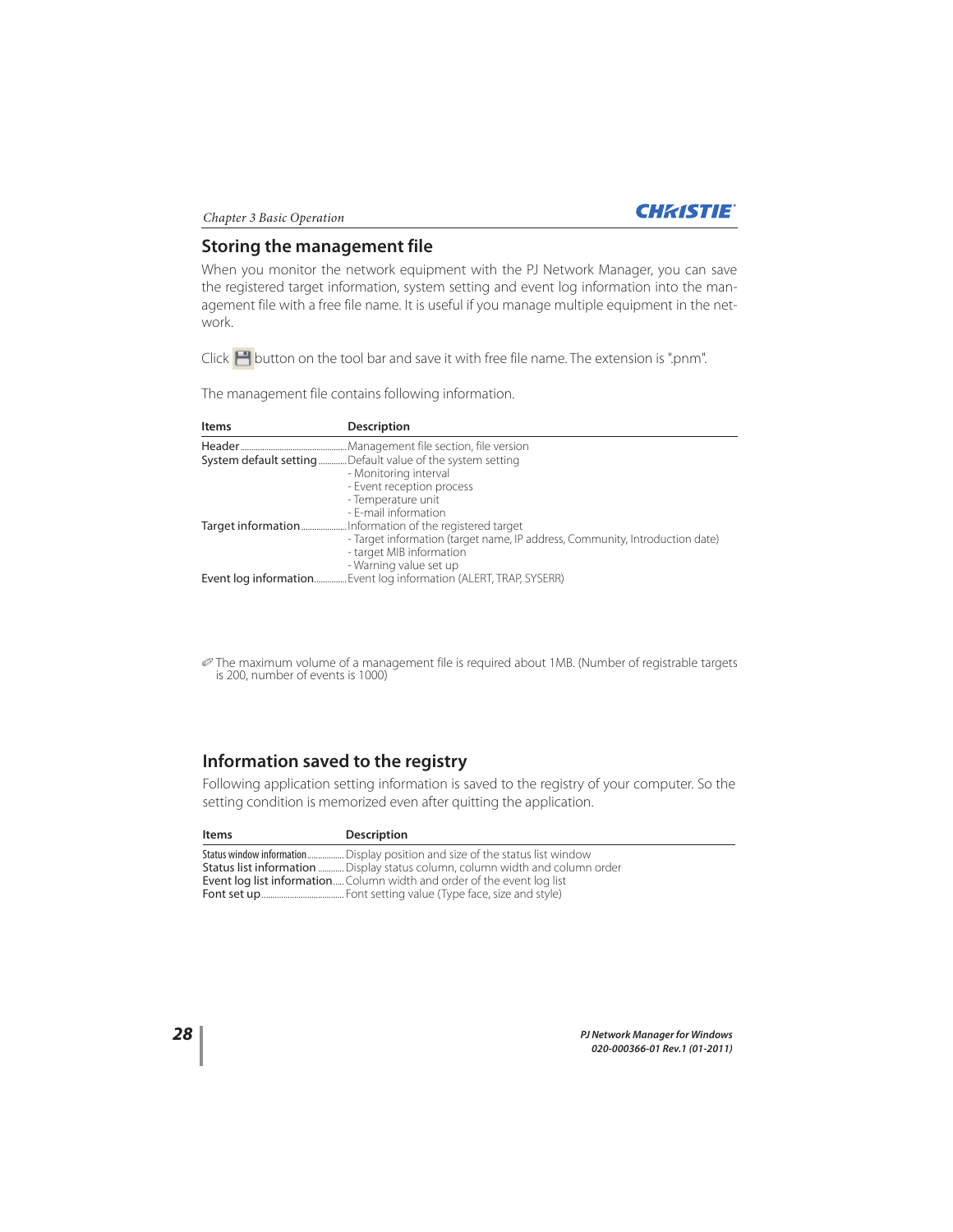Registering the target information from the defined file at once

## **Registering the target information from the defined file at once**

The PJ Network Manager provides a function to import the target information from the defined file at once. Prepare the defined file (CSV data format) in which the target information is written along the format shown below.

- 1 Select Target batch registration from System menu. The target batch registration window appears.
- 2 Click Reference button and select a defined file to import the target information. The imported target information will be listed on the target batch registration window.

| <b>Target batch registoration</b>                      |                                                                         |    |                                                                                                       |                                                                    |                                        |
|--------------------------------------------------------|-------------------------------------------------------------------------|----|-------------------------------------------------------------------------------------------------------|--------------------------------------------------------------------|----------------------------------------|
| Defined file                                           |                                                                         |    | C:\Documents and Settings\staff\My Documents\IFDE\                                                    |                                                                    | Reference                              |
| Number                                                 | Name                                                                    |    | IP address                                                                                            | Community                                                          | Result                                 |
| 1<br>$\begin{array}{c} 2 \\ 3 \\ 4 \end{array}$<br>567 | Proj 01<br>Proj_02<br>Proj_03<br>Proj_04<br>Proj 05<br>PDP 01<br>FPD_10 |    | 192.168.0.1<br>192.168.0.2<br>192.168.0.3<br>192.168.0.6<br>192.168.0.7<br>192.168.0.8<br>192.168.0.9 | public<br>public<br>public<br>public<br>public<br>public<br>public | OK<br>0K<br>OK<br>OK<br>OK<br>OK<br>OK |
|                                                        |                                                                         |    |                                                                                                       |                                                                    |                                        |
| $\left  \mathbf{c} \right $                            |                                                                         | m  |                                                                                                       |                                                                    | $\rightarrow$                          |
|                                                        |                                                                         |    |                                                                                                       | Number of error                                                    | O                                      |
|                                                        |                                                                         | OK | Cancel                                                                                                |                                                                    |                                        |

\* If there is an error in the imported defined file, the error information will be indicated on the Result column. Retry importing after correcting the defined file.

*3* Click OK button to execute the registration.

*PJ Network Manager for Windows 29*

Target batch registration is not available during Target monitoring.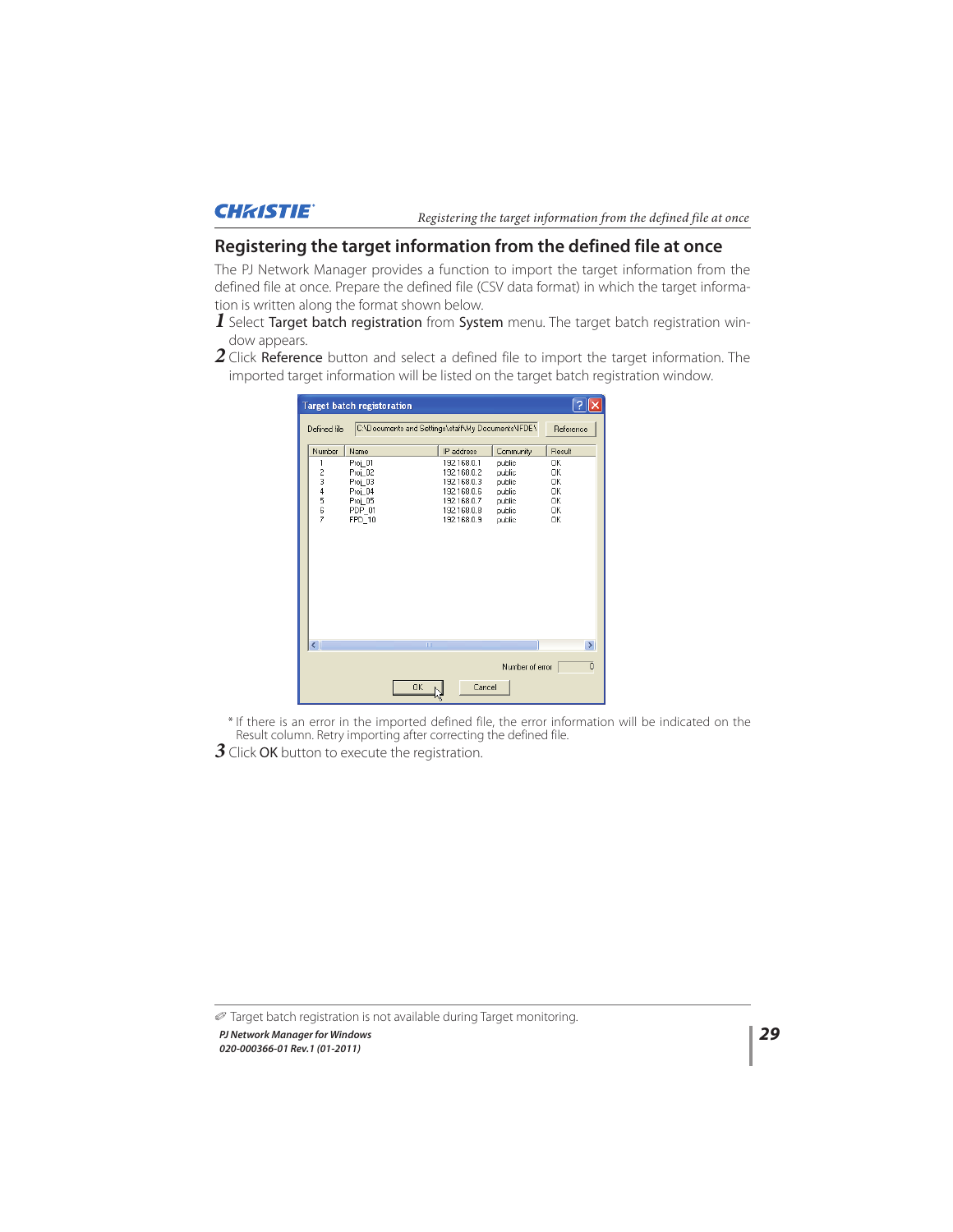

## **Format of the defined file**

The defined file is a CSV data file created by the spreadsheet application and is defined as follows;

| Column | Description (example)                                                               |
|--------|-------------------------------------------------------------------------------------|
|        | Target name Name of target equipment (Proj_01, Proj_03, PDP_01, etc.)               |
|        | <b>IP address</b> IP address (192.168.0.1, etc.)                                    |
|        | Community Name of SNMP community. Default value of our network products is "public" |

## **Example of the defined file**

The table below shows the example of the defined file provided with the target information. Save this file as the CSV file.

| Target name | IP address  | Community |
|-------------|-------------|-----------|
|             |             |           |
| Proj_01     | 192.168.0.1 | public    |
| Proj_02     | 192.168.0.2 | public    |
| Proj_03     | 192.168.0.3 | public    |
| Proj 04     | 192.168.0.6 | public    |
| Proj_05     | 192.168.0.7 | public    |
| PDP 01      | 192.168.0.8 | public    |
| FPD 10      | 192.168.0.9 | public    |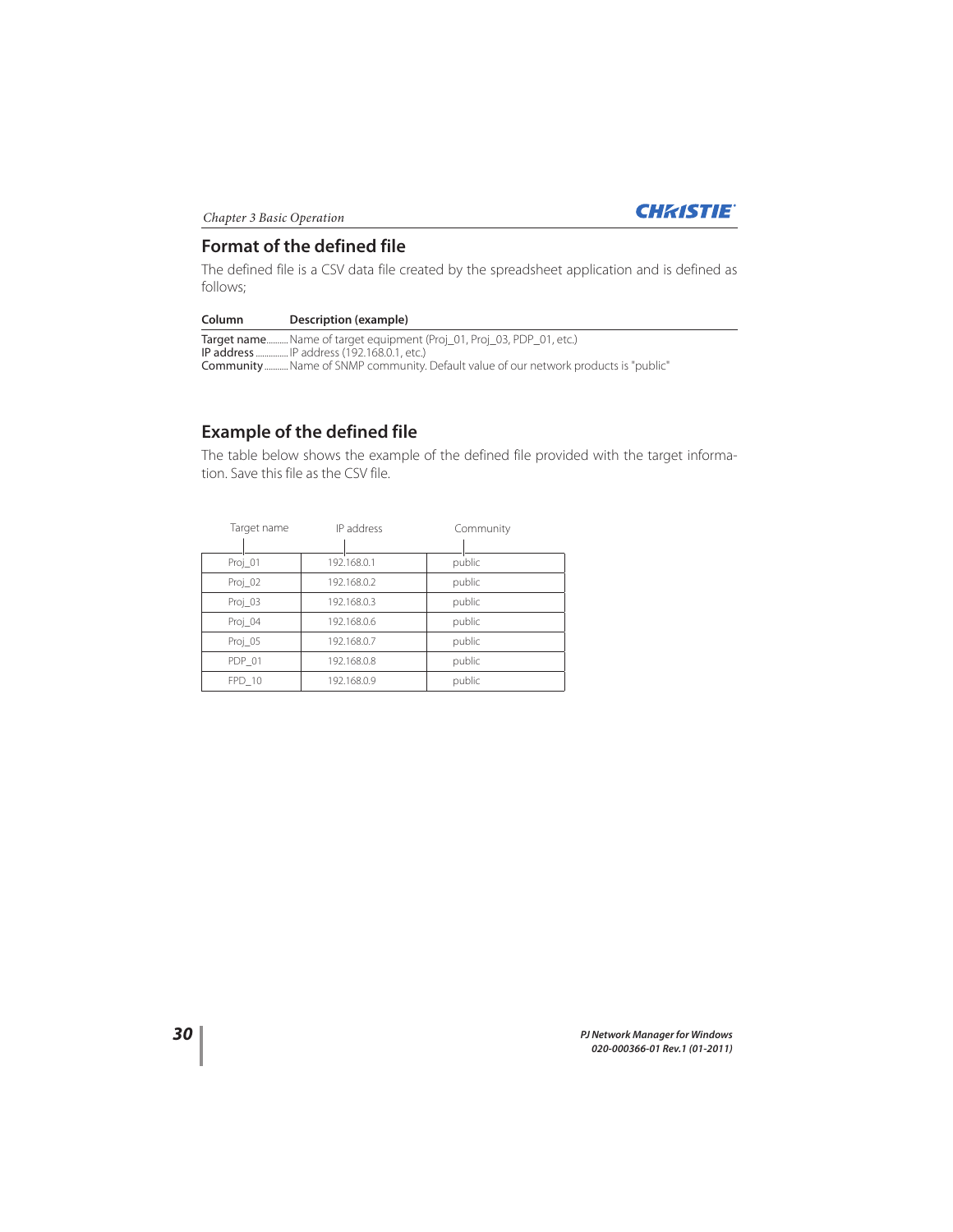## **Login to the target equipment**

After double clicking the target name on the status list, the computer launches web browser and displays the login window of the target equipment.

You can control and set up the projector remotely by using the web browser. For the further information of instruction, see the separated network owner's manual.

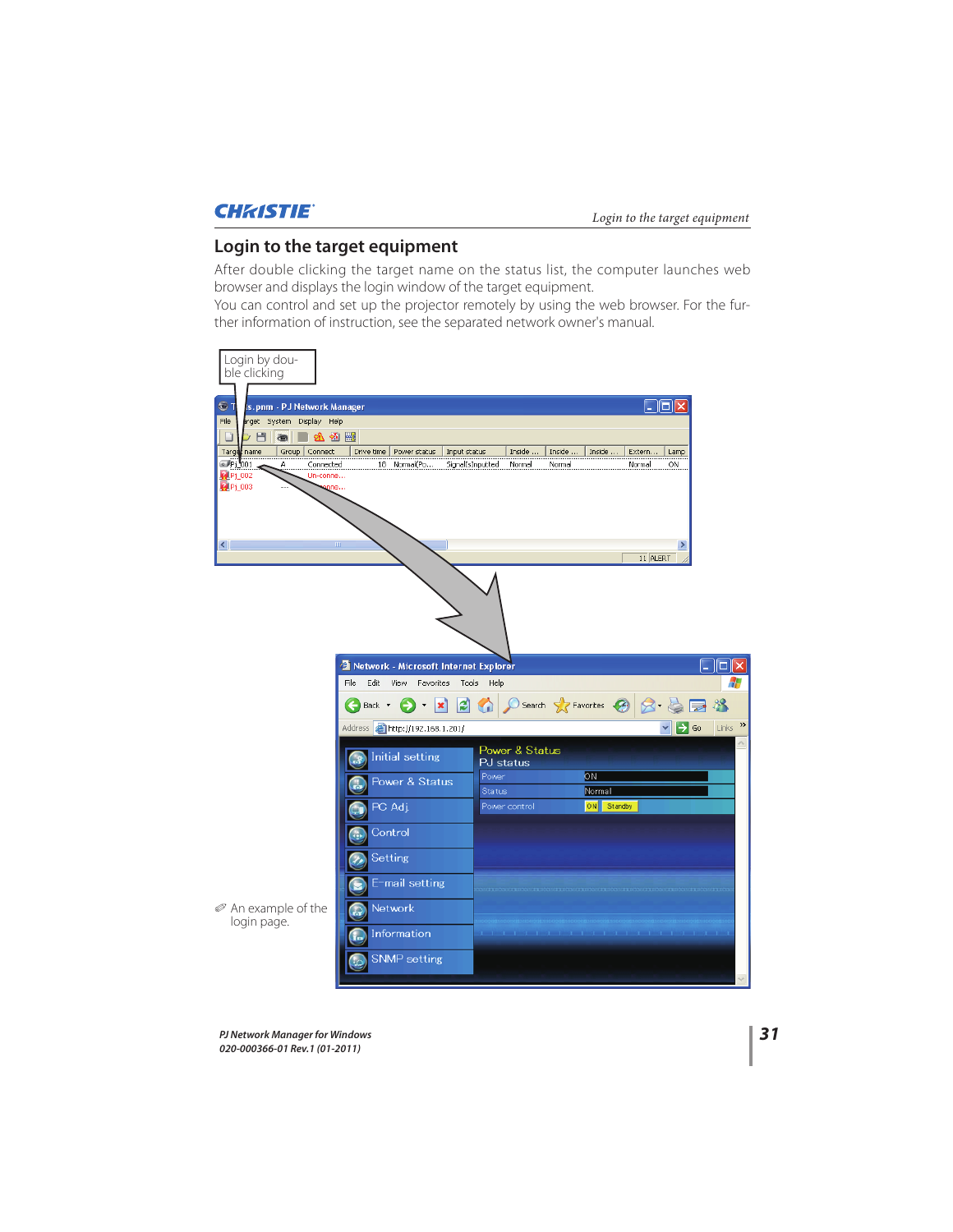

### **Americas**

**USA Christie Digital Systems USA, Inc.** 10550 Camden Drive Cypress CA 90630 PH: 714-236-8610 FX: 714-503-3375 Customer Service: 1-866-880-4462 sales-us@christiedigital.com **Canada<br>Christie Digital Systems Canada, Inc.<br>809 Wellington St. N.<br>Kitchener, Ontario N2G 4Y7<br>PH: 519-749-3321<br>FX: 519-749-3321** Customer Service: 1-800-265-2171 sales-canada@christiedigital.com **Chile<br><b>Christie Digital Systems USA, Inc.**<br>Av. Pedro Fontova 7619 of 60<br>Santiago<br>PH: 56-2-721 11 75<br>Mobile: 5699 436 6555

## **Europe, Middle East & Africa**

United Kingdom<br>**Branch Office<br>Schrift Constant Office**<br>ViewPoint<br>ViewPoint<br>Wokingham<br>Berkshire, U.K.<br>Richant Office U.K.<br>Richant Office Prince Prince Prince Prince Prince Prince Prince Prince Prince Prince Prince Prince Pr

Middle East<br>
Middle East<br>
Christei Digital Systems Canada, Inc.<br>
Christei Digital Systems Canada, Inc.<br>
Christeins Christeins Christein<br>
Building,<br>
Aliport Free Zone<br>
PO Box 233782<br>
PO Box 233782<br>
Pubai, UAE<br>
PH: +971 (0)

## **France<br><b>Representative Office**<br>**Christie Digital Systems Canada, Inc.**<br>Bâtiment D-Hall 4<br>Parc Louis Roche<br>96/114 Avenue Louis Roche<br><del>59</del>2230 Gennevilliers<br>France PH: +33 (0)1 41 21 44 04 FX: +33 (0)1 41 21 00 36 sales-france@christiedigital.com

**Spain<br>Christie Authorized Reseller**<br>Antonio Abad<br>Polígono Industrial Ventorro Del<br>Cano<br>Esquina C/ Aldea del Fresno, 3<br>3ª Puerta. Izqda

28925 Alcorcón, Madrid PH: + 34 91 633 9990 FX: + 34 91 633 9991

D-41066 Mönchengladbach PH: +49 2161 664540 FX: +49 2161 664546 sales-germany@christiedigital.com

**Italy Christie Authorized Reseller** Angelo Tacca Via Garibaldi, 88 20024 Garbagnate Milanese (MI) PH: +39 02 9902 1161 FX: +39 02 9902 2641

## **Eastern Europe<br><b>Representative Office**<br>**Christie Digital Systems Canada, Inc.**<br>Regus Bank Centre<br>Szabadsag ter 7.<br>H-1054 Budapest Hungary PH: +36 (0)1 47 48 100 FX: +36 (0)1 47 48 452 sales-europe@christiedigital.com

**Africa<br>Representative Office<br>Christie Digital Systems Canada, Inc.<br>4 Patricia Road<br>Gillitts<br>KwaZulu Natal<br>3610** 

Republic of South Africa PH: +27 (0) 317 671 347 FX: +27 (0) 317 671 347 MB: +27 (0) 823 045 442

## **Asia Pacific**

**Singapore Branch Office<br>Christie Digital Systems USA, Inc.**<br>627A Aljunied Road<br># 05-02 Biz Tech Centre<br>Singapore, 389842<br>PH: +65 6877-8747<br>FX: +65 6877-8747 sales-singapore@christiedigital.com

**Japan<br>Representative Office<br>Christie Digital Systems USA, Inc.**<br>A-hidg., 2nd Floor<br>Ariake Frontier Building<br>A-hidg., 2nd Foot-ku<br>T-hidg., 20063<br>PH: 81-3-3599-7481<br>PH: 81-3-3599-7481<br>Sales-japan@christiedigital.com

**China - Beijing Representative Office Christie Digital Systems USA, Inc.** 7B15, Hanwei Plaza Guanghua Road Chaoyang District, Beijing, 100004 PH: +86 10 6561 0240 FX: +86 10 6561 0546 sales-china@christiedigital.com

# **South Korea<br><b>Christie Digital Systems USA, Inc.**<br>6F, ILSIN Building, 15-15<br>Yeouido-dong,<br>Yeongdeungpo-gu, Seoul,<br>150-872 South Korea<br>PH:+82 2 702 1602<br>FX: +82 2 702 1602

China - Shanghai<br>Representative Office<br>Christie Digital Systems USA, Inc.<br>Room 1109–1116 Shartex Plaza<br>No. 88 Zun Yi South Road<br>Shanghai 200336<br>PH: +86 21 6278 7708<br>Sales-china@christiedigital.com

**India<br>Consequent Consequence**<br>**Christie Digital Systems USA, Inc.<br>Unit No. 03, Navigator Building<br>International Technology Park<br>Whitefield Road<br>Banglaror 566 066<br>Phila<br>PH: (080) 41468941 - 48<br>PH: (080) 41468941 - 48<br>PH: (** 

www.christiedigital.com

**PJ Network Manager for Windows** PM-KH2K

## **Germany Representative Office Christie Digital Systems Canada, Inc.** Willicher Damm 129